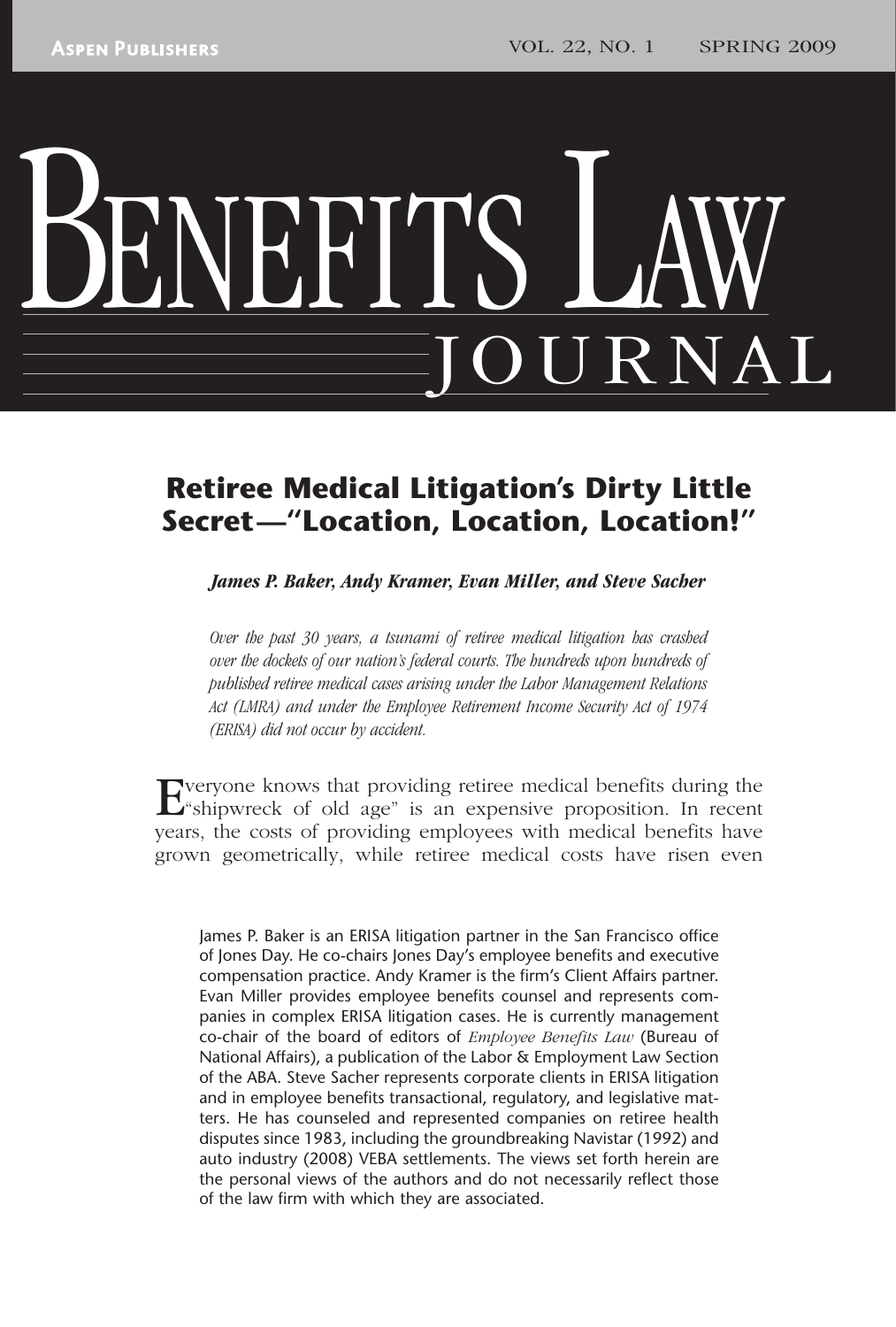faster. When many employers first offered retiree medical coverage in the 1960s, it didn't cost much (nor did houses, food, and gasoline). It has become a much more expensive world. Compounding the problem is the fact there are now many more retirees and fewer active workers. As we learned from the looming Social Security crisis, fewer active employees are at work to generate employee benefit contributions to supply benefits to an ever-increasing number of retirees. The ratio between active employees to retirees has declined from 16-to-1 in 1970, to 4-to-1 in 1991, and is projected to be 2-to-1 within the next 20 years.

Further exacerbating these serious economic problems was the 1992 introduction of an accounting rule—Standard 106—issued by the Financial Accounting Standards Board. This rule requires employers to accrue an expense against current income for the expected future cost of retiree medical benefits and to recognize on their financial statements a liability representing the full expected cost for providing such benefits. The increase in retiree medical liabilities has been staggering. For example, GM's \$23 billion in unfunded retiree medical benefits during 1992 grew to over \$64 billion by 2007.

Employers have aggressively pursued ways to contain retiree medical costs. According to the federal government's Agency for Healthcare Research and Quality, just 13 percent of private sector employers offered health benefits to early retirees or Medicare- eligible retirees in 2005, down from as much as 21.6 percent for pre-65 retirees and 19.5 percent for post-65 retirees before 2000. The most common method of reducing retiree medical costs is cost sharing.

Benefit reductions are, of course, universally resisted by retirees. While employers have been generally successful in sharing costs with salaried retirees under ERISA plans ( *see, e.g., Sprague v. General Motors*, 133 F.3d 388, 400 (6th Cir. 1998) (*en banc*)), the same cannot be said about retiree medical benefits covered under a union contract.<sup>1</sup> The circuit courts of appeals are openly divided as to what circumstances permit collectively bargained retiree medical plans to be changed.

As we will show below, the outcome of a retiree medical lawsuit depends on the approach the court takes. The favorite venue for retired union members is the Sixth Circuit, where they are batting 1,000 in retiree medical disputes. Of the 12 published retiree medical cases arising under the Labor Management Relations Act (LMRA) in the Sixth Circuit, all 12 resulted in a finding that retiree medical benefits were vested.<sup>2</sup>

Next door, employers crowd the docket because the Seventh Circuit has ruled that retiree medical benefits are not vested in eight out of ten published LMRA cases. 3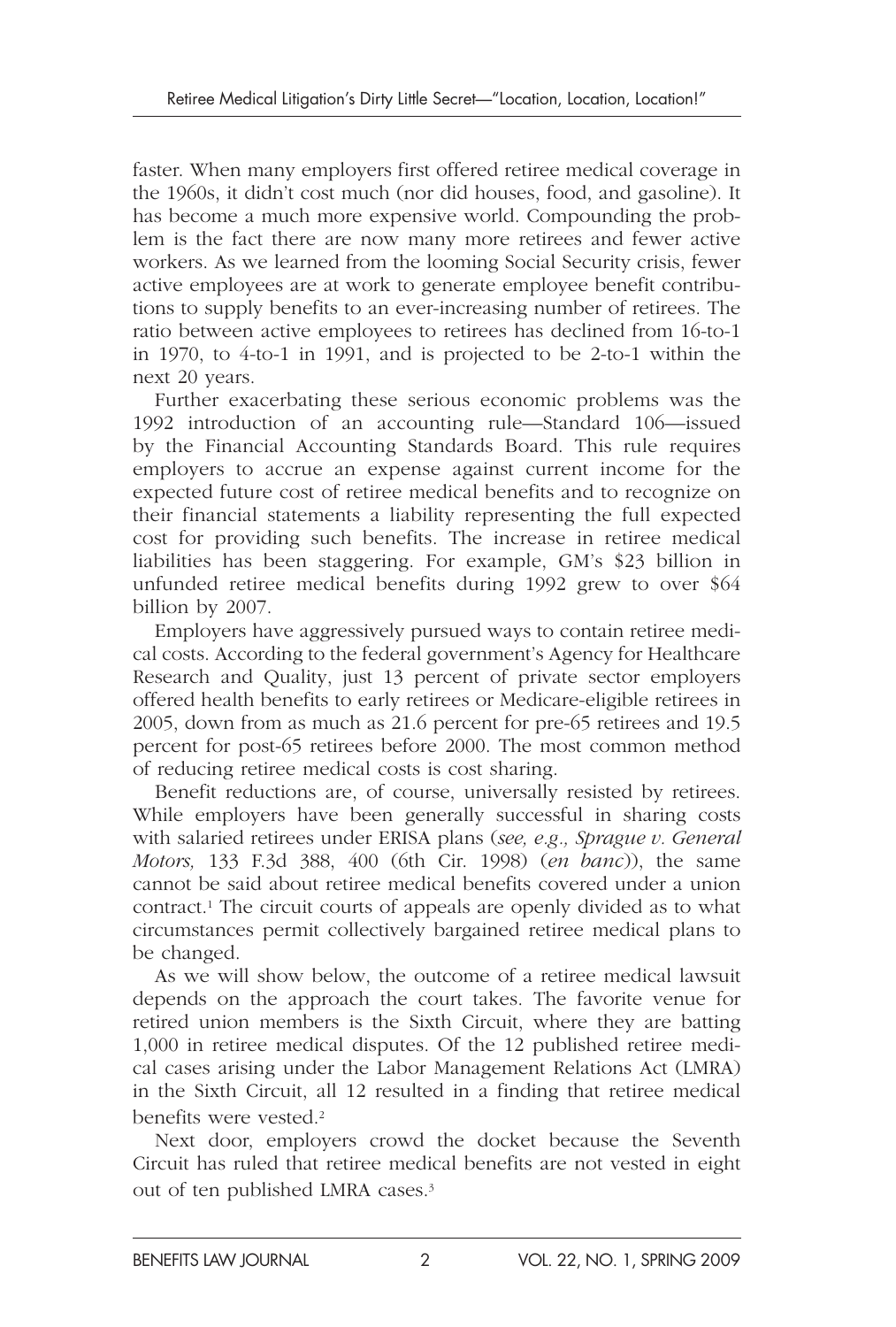#### **THE PECULIAR NATURE OF RETIREE MEDICAL BENEFITS**

We learned in ERISA 101 that there are two types of employee benefit plans: pension plans and welfare benefit plans.<sup>4</sup> While pension plans are subject to mandatory vesting rules,<sup>5</sup> welfare plans are not.<sup>6</sup> An employee's right to ERISA-regulated welfare benefits does not vest unless and until the employer says it does. 7 Thus, whether an employer has the right to change medical benefits for retired employees turns on what that employer has promised employees.

Retiree medical-benefit disputes are complicated because an employer's agreement to provide medical benefits is regulated by ERISA and (in the case of collectively bargained for retiree medical arrangements) by LMRA, Section 301. All courts agree that under either ERISA or the LMRA, where an employer expressly reserves the right to change or terminate a retiree medical plan, that right will be enforced.

Ambiguity about the nature of the retiree medical promise or silence about its duration plays a leading role in generating the conflicts among the circuits. For example, in the Seventh Circuit, "the presumption that health care benefits do not exceed the life of an agreement imposes a high burden of proof upon the retirees."<sup>8</sup> As Judge Posner explained in another case:

If a collective bargaining agreement is completely silent on the duration of health benefits, the entitlement to them expires with the agreement, as a matter of law (that is, without going beyond the pleadings), unless the plaintiff can show by objective evidence that the agreement is latently ambiguous, that is, that anyone with knowledge about the real-world context of the agreement would realize that it might not mean what it says.<sup>9</sup>

The rule in the Second Circuit is similar to the Seventh Circuit's as the "court will not infer a binding obligation to vest benefits absent some language that itself reasonably supports that interpretation."<sup>10</sup> The Third Circuit, for its part, presumes retiree medical benefits do not vest unless the "employer's commitment to vest such benefits … [is] stated in clear and express language. $"11$ 

At the other end of the spectrum lies the Sixth Circuit's view that ambiguity in retiree medical promise is endemic and generally permits plaintiffs to introduce extrinsic evidence. 12 Thus, even when the collective bargaining agreement contains no language suggesting retiree medical benefits are vested and is, therefore, silent, plaintiffs are allowed to introduce extrinsic evidence to show retiree medical benefits are vested and unchangeable.

The conflicting rules adopted by the circuit courts about these basic questions lead to completely different results in similar cases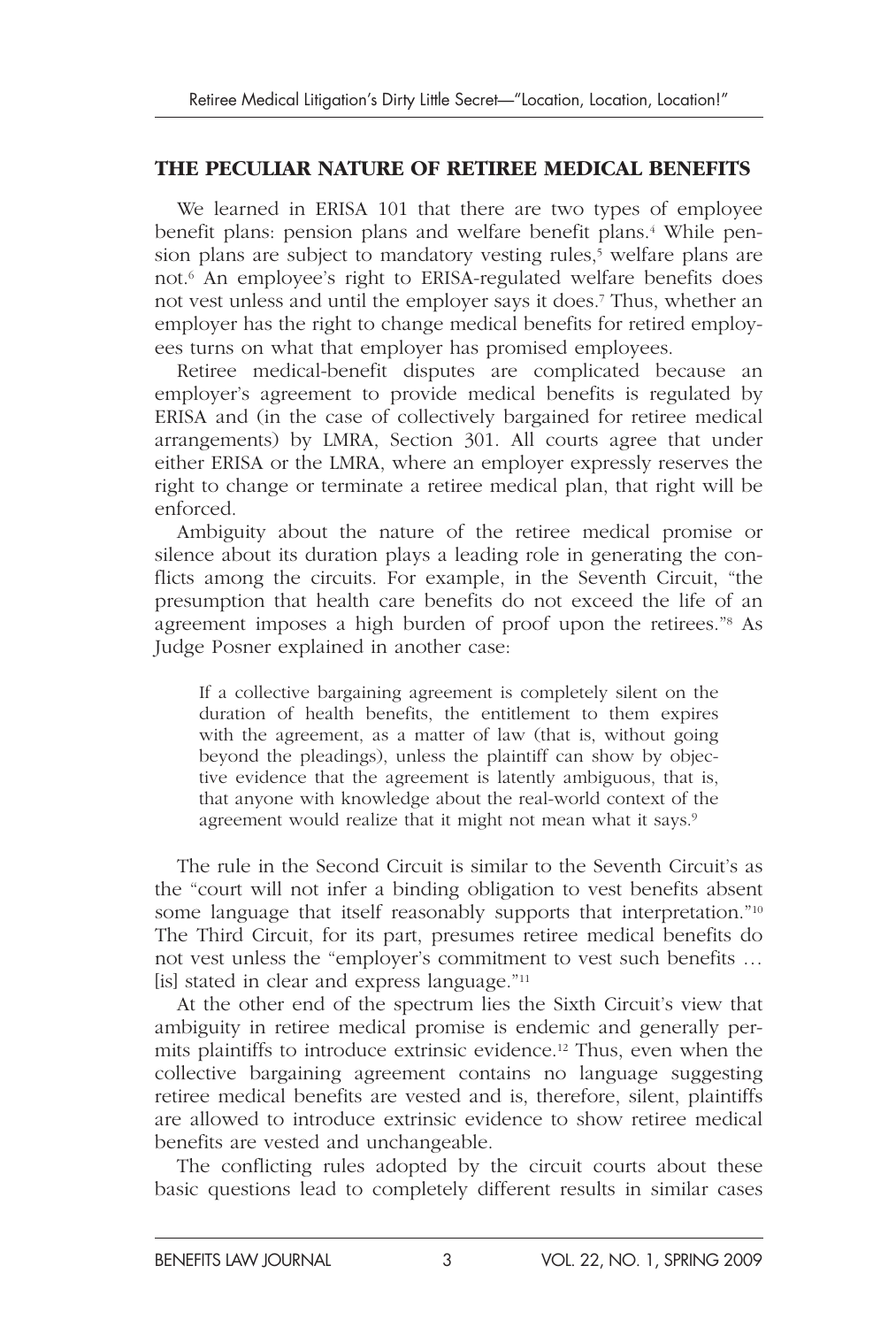depending solely on where the suit was filed. The rules governing collectively bargained retiree medical disputes are simple. We have been taught that when a collective bargaining agreement expires, the employer is ordinarily free to modify or terminate any retiree medical benefits provided under that collective bargaining agreement. For example, in *Litton Financial Printing Div. v. NLRB,*13 the Supreme Court explained that the layoff of ten factory workers after the expiration of a collective bargaining agreement was not subject to the expired contract's grievance and arbitration procedure. As with the obligation to make pension contributions in *Laborer Trust Fund v. Advance Lightweight Concrete Co.,* other contractual obligations will cease, in the ordinary course, upon termination of the bargaining agreement.<sup>14</sup> Contractual obligations can survive the contract's termination "if a collective bargaining agreement provides in explicit terms that certain benefits continue after the agreement's expiration."

ERISA retiree medical cases have uniformly applied the *Litton* court's "clear statement" rule to determine if retiree medical benefits are vested. 15

The different approaches to the same questions used by the circuits is probably best exemplified by their conflicting positions about whether the same standards govern retiree medical benefits arising from collective bargaining agreements and those arising under ERISA. The Third and Seventh Circuits have expressly refused to draw any distinction between ERISA and collectively bargained cases. 16 The Second Circuit has one standard for both collectively bargained and ERISA cases. 17 Judge Posner suggests the Sixth Circuit's application of the "inference of vesting" to collectively bargained cases is mistaken:

It can be argued that a reversal of these presumptions would make better sense—that if the union negotiated for such rights, they would surely appear in the collective bargaining agreement, whereas an employee ought to get the benefit of vague language in his ERISA plan. The distinction between collective bargaining agreements and ERISA plans is not recognized in our cases, and we are not minded to embrace it now and make the law even more complicated than it is. 18

ERISA cases are treated differently from collectively bargained retiree medical cases in the Fourth and Sixth Circuits. 19 For example, in *UAW v. BVR Liquidating,* the Sixth Circuit refused to apply the ERISA clear statement rule because "the *Yard-Man* presumption was specifically intended to apply in the context of a collective bargaining agreement." The Sixth Circuit ruled in *UAW v. Yard-Man* that there is an "inference" that collectively bargained retiree medical benefits vest, because: "It is unlikely that such benefits, which are typically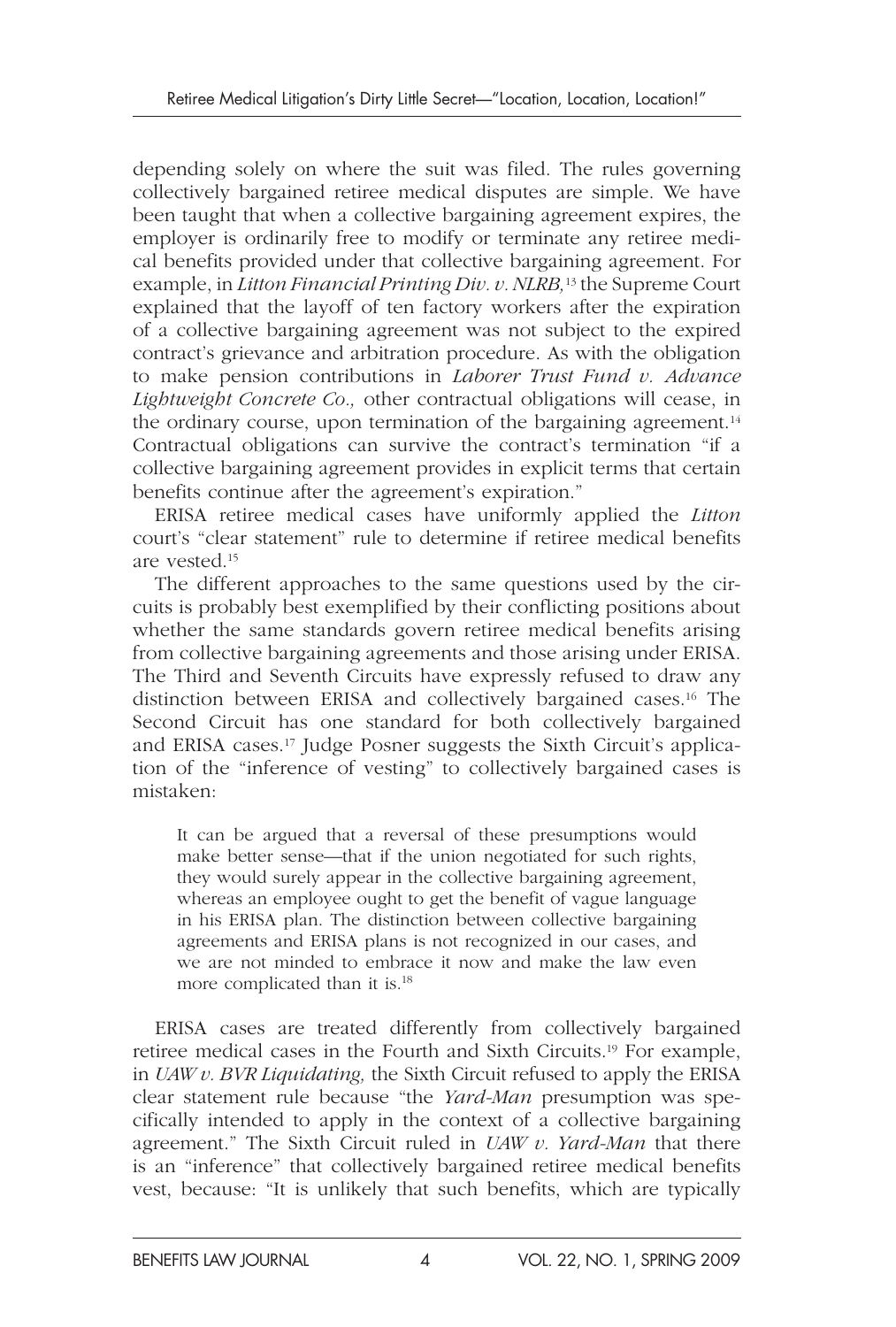understood as a form of delayed compensation or reward for past services, would be left to the contingencies of future negotiations … retiree benefits are in a sense 'status' benefits which, as such, carry with them an inference that they continue so long as the prerequisite status is maintained."<sup>20</sup>

Further complicating this area is the fact that bargaining for retired employees is a permissive, rather than a mandatory, subject of collective bargaining (because retired employees are no longer members of the bargaining unit).<sup>21</sup> Unionized retirees are in a kind of labor law limbo—they are not employees, but their benefits are governed by a law (the LMRA) that protects the benefits of active workers. Supreme Court precedent on collectively bargained for retiree medical benefits is sparse. We know that there is no federal labor policy that favors the creation of nonforfeitable rights to any term subject to collective bargaining.<sup>22</sup> Any argument that the retirees' benefits are vested and, hence, survive beyond the term of the labor agreement must find its genesis in the labor contract itself.<sup>23</sup>

Given this sparse Supreme Court guidance, the cases in the circuit courts of appeals are "all over the lot" about how to deal with retiree medical-benefit disputes.<sup>24</sup> For example, the Seventh Circuit's decision in *Rossetto v. Pabst Brewing Co.* established that: "If a collective bargaining agreement is completely silent on the duration of health benefits, the entitlement to them expires with the agreement, as a matter of law … unless the plaintiff can show by objective evidence that the agreement is latently ambiguous."25 The Sixth Circuit assumes, on the other hand, that, absent explicit contract language to the contrary, it should infer retiree medical benefits are status benefits that continue after the expiration of the contract. 26 The Third Circuit insists that collectively bargained retiree medical benefits are not vested unless the "employer's commitment to vest such benefits … is stated in clear and express language."<sup>27</sup> The Sixth Circuit rejected the "clear statement" rule in *Golden v. Kelsey-Hayes Co.*<sup>28</sup> Five Circuit Courts make no presumptions.<sup>29</sup> These courts permit plaintiffs to introduce extrinsic evidence even when the collective bargaining agreement contains no language regarding vesting. Simply put, whether collectively bargained for retiree medical benefits vest will be determined as a matter of federal common law, as interpreted by the federal circuit where the case is litigated.

#### **WHAT HAPPENED IN** *YARD-MAN***?**

One of the earliest circuit court of appeals decisions to consider collectively bargained for retiree medical benefits was the Sixth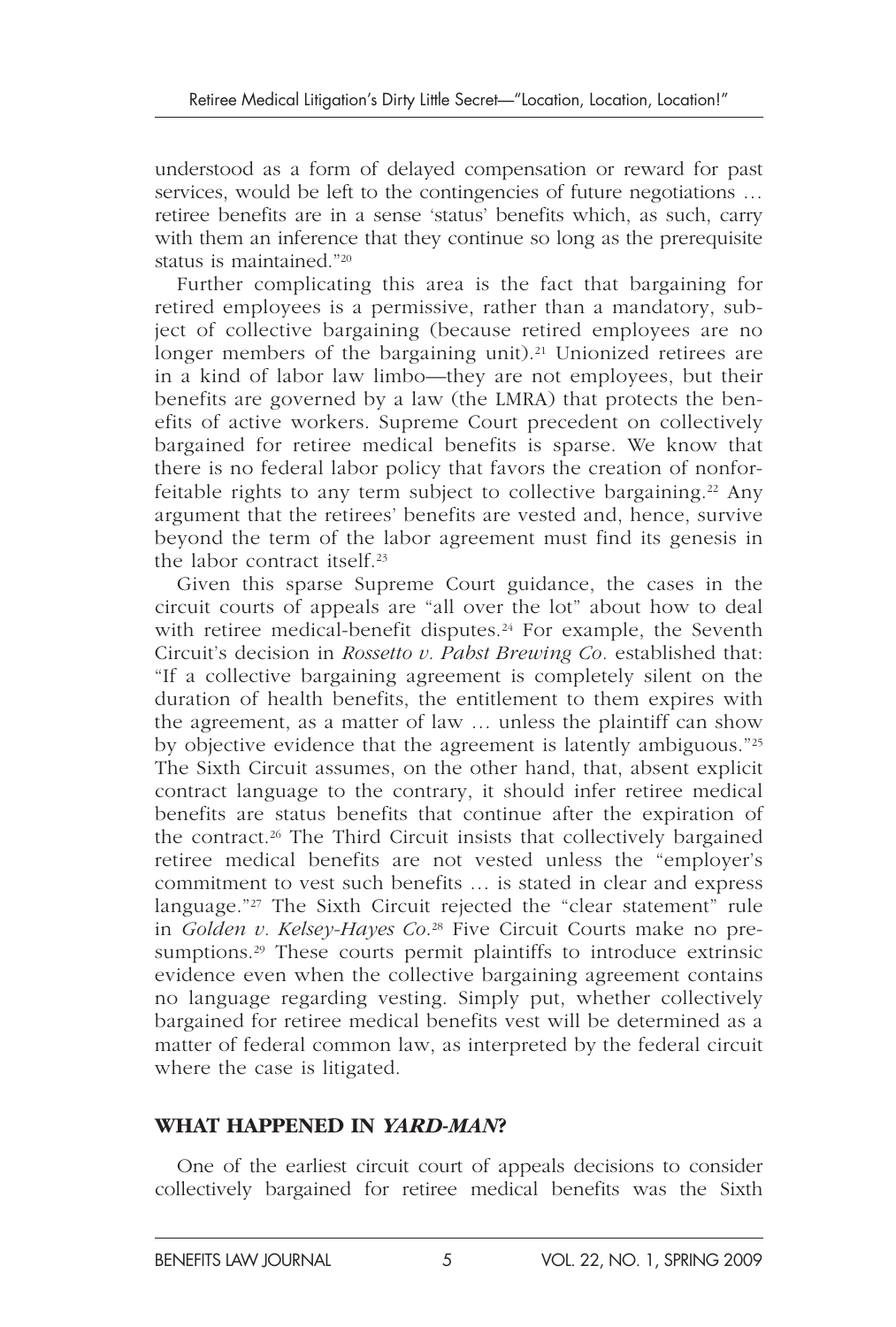Circuit's decision in *Yard-Man.* It was perceived as announcing the following rule:

Retiree benefits are in a sense "status" benefits which, as such, carry with them an inference that they continue so long as the prerequisite status is maintained. Thus, when the parties contract for benefits which accrue upon achievement of retiree status, there is an inference that the parties likely inferred those benefits to continue as long as the beneficiary remains a retiree. 30

The facts in *Yard-Man* are familiar: The company tells the union it is shutting down a factory and will end the payment of retiree medical benefits on the last day of the collective bargaining agreement. The union sues, claiming the retiree medical benefits were "lifetime" benefits that cannot be terminated.<sup>31</sup> The company responds that the contract is clear—no retiree benefits outlive the termination of the union contract. In *Yard-Man,* the key provision of the contract in dispute stated: "[w]hen the former employee has attained the age of 65 years then … [t]he [c]ompany will provide insurance benefits equal to the active group benefits … for the former employee and his spouse."32

The Sixth Circuit found this language to be ambiguous: "The language 'will provide insurance benefits equal to the active group' could reasonably be construed, if read in isolation, as either solely a reference to the nature of retiree benefits or as an incorporation of some durational limitation as well."<sup>33</sup> Due to this ambiguity, the Sixth Circuit said that to determine "whether retiree insurance benefits continue beyond the expiration of the collective bargaining agreement depends upon the intent of the parties."<sup>34</sup> It then detailed seven rules courts should use to examine extrinsic evidence to divine the parties' intent:

- 1. Traditional rules for interpreting contracts should be applied in a manner consistent with federal labor policies;
- 2. The court should first look to the explicit language of the contract for clear manifestations of intent;
- 3. Explicit language should be viewed in light of the context that gives rise to its inclusion;
- 4. Each contract provision should be interpreted as part of an integrated whole;
- 5. The contract's terms should be construed so as to render none nugatory and avoid illusory promises;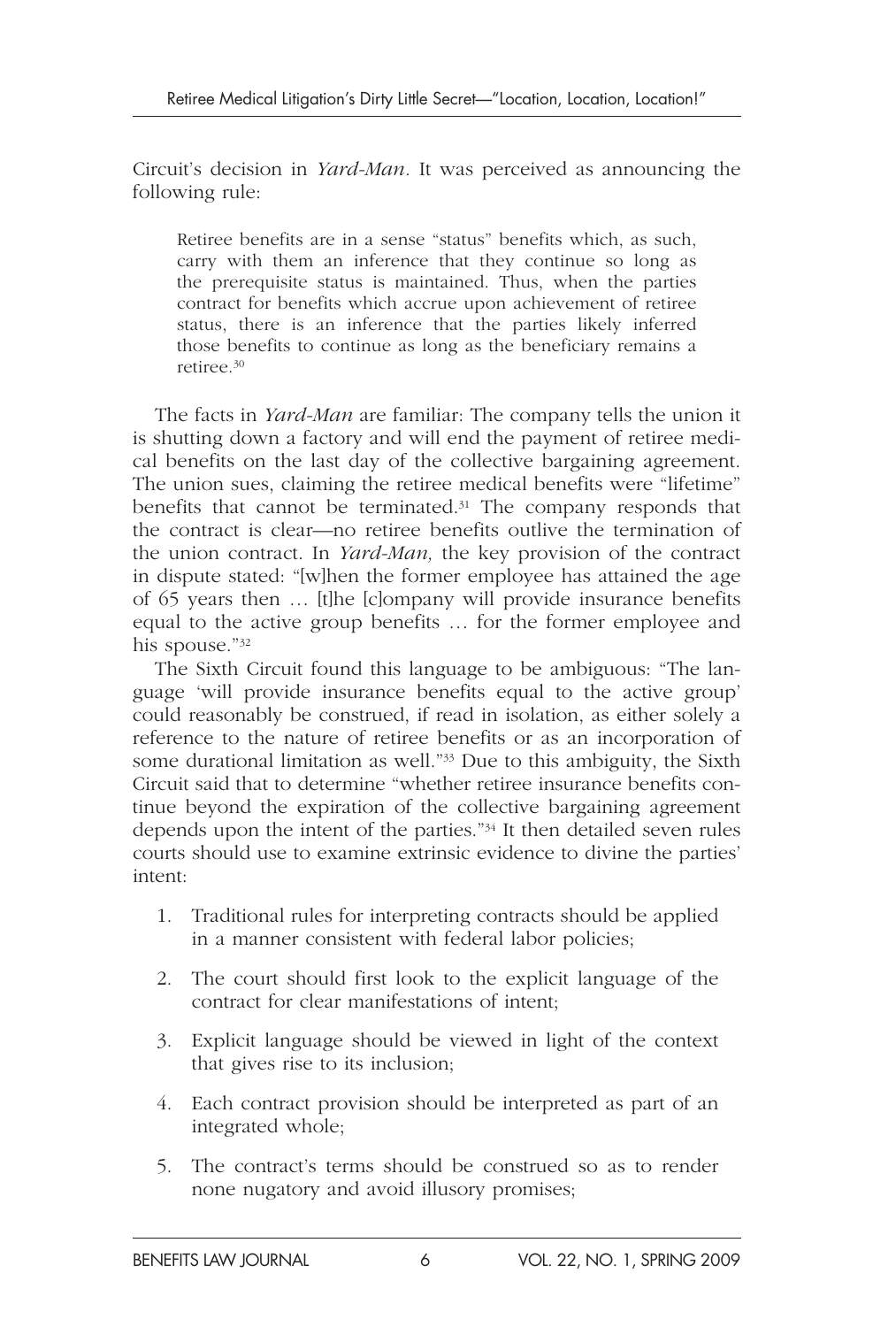- 6. Where ambiguities exist, the court may look to other words and phrases in the contract for guidance;
- 7. The court should review the interpretation ultimately derived from its examination of the language, context, and other indicia of intent for consistency with federal labor policy. 35

The mischief in *Yard-Man*'s reasoning is the way in which it resorts to the use of extrinsic evidence in the face of silence about the duration of retiree medical benefits or ambiguity as to whether the benefits are vested. By inferring an "intent to vest" retiree medical benefits, *Yard-Man* made the words of almost every contract susceptible to multiple interpretations. An "inference of vesting" necessarily tilted the playing field, and in the face of silence or ambiguity, an employer defending itself in the Sixth Circuit must disprove it vested retiree medical benefits.

All of the circuits employ approaches similar to the *Yard-Man* rules described above when examining the relevant contractual provisions. Whether a collective bargaining agreement vests medical benefits is, of course, a question of contract interpretation.<sup>36</sup> The language of the parties' agreements is examined in detail to determine whether the intent to provide unchangeable retiree medical benefits has been unambiguously expressed. In making this determination, the core issue is whether the parties intended to vest retiree medical benefits or whether they intended to tie those benefits to the duration of the collective bargaining agreement. 37 The contractual provisions that receive the most attention typically include clauses that define eligibility for retiree medical benefits, the termination of coverage, the reservation of the right to amend or terminate the plan, and durational provisions. The court often finds the agreement between the parties to comprise a series of documents, including the collective bargaining agreements, summary plan descriptions, and enrollment forms used by the parties over the course of many years. 38 The conduct of the company's representatives may also show an intent to vest retiree medical benefits.<sup>39</sup>

After considering the evidence, the *Yard-Man* court ruled that retiree medical benefits were intended to outlive the collective bargaining agreement. 40 After the Sixth Circuit indicated that it favored the vesting of retiree medical benefits, a plague of plaintiffs' cases descended upon the federal district courts within the circuit. Within a short time, some Sixth Circuit cases began to expand this "rule": "This court has recognized that normally retiree benefits are vested."<sup>41</sup> Other Sixth Circuit decisions were more circumspect about the alleged " *Yard-Man*" inference. 42 While the vitality of the *Yard-Man* inference has waxed and waned within the Sixth Circuit over the past 20 years, in its most recent decision, *Yolton v. El Paso Tenn.*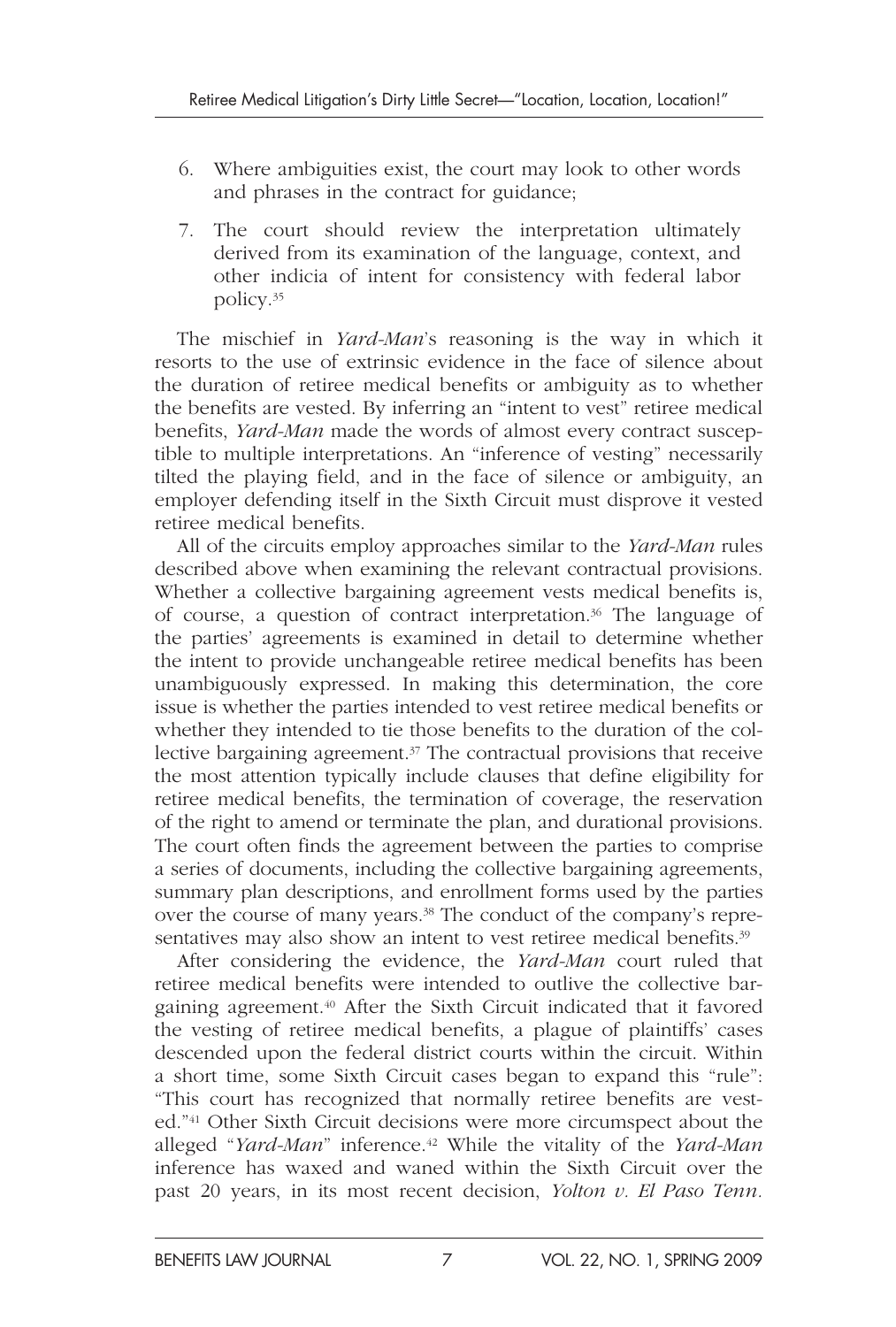*Pipeline Co.*,<sup>43</sup> the Sixth Circuit appears to have backed away from the *Yard-Man* inference:

This [c]ourt has never inferred an intent to vest benefits in the absence of either explicit contractual language or extrinsic evidence indicating such an intent. Rather, the inference functions more to provide a contextual understanding about the nature of labor-management negotiations over retirement benefits. That is, because retirement health care benefits are not mandatory or required to be included in an agreement, and because they are "typically understood as a form of delayed compensation or reward for past services" it is unlikely that they would be "left to the contingencies of future negotiations." *Yard-Man,* 716 F.2d at 1481–82 (citations omitted). If other contextual factors so indicate, *Yard-Man* simply provides another inference of intent. All that *Yard-Man* and subsequent cases instruct is that the Court should apply ordinary principles of contract interpretation. 44

One of the key defenses raised in *Yolton* was the defendant's assertion that the collective bargaining agreement's group insurance clause limited the company's liability for benefits to the term of the collective bargaining agreement. This clause stated: "Except for pension improvements, all wage schedules, pension benefit and insurance levels would remain in effect at the current schedule rates or levels for the term of the Extension Agreement."<sup>45</sup> The Sixth Circuit, however, rejected the defendant's argument explaining: "Absent specific durational language referring to retiree benefits themselves, courts have held that the general durational language says nothing about those retiree benefits."<sup>46</sup>

The recent *Yolton* court decision, on the other hand, did deny an injunction to those retirees who retired after October 3, 1993, because of a disputed FAS-106 "cost sharing agreement" between the parties.<sup>47</sup> The disputed "FAS-106 letter" agreement set average per capita annual costs to the company of providing retiree medical benefits. 48 The *Yolton* court did, however, grant an injunction to El Paso employees who retired before October 3, 1993, based on a *Yard-Man* analysis. These six pre-1993 *Yolton* retirees argued that language in the Group Insurance Plan that tied medical benefits to pension eligibility made it reasonable to infer that retiree medical benefits were lifetime benefits. "Because the pension plan is a lifetime plan and the health insurance benefits are tied to the pension plan, the district court found that the health insurance benefits were vested and intended to be lifetime benefits."<sup>49</sup>

#### **THE SEVENTH CIRCUIT'S DIFFERENT TAKE ON THE SAME QUESTION**

Reviewing almost identical durational language to that in *Yolton,* the Seventh Circuit reached the opposite result in *Pabst Brewing*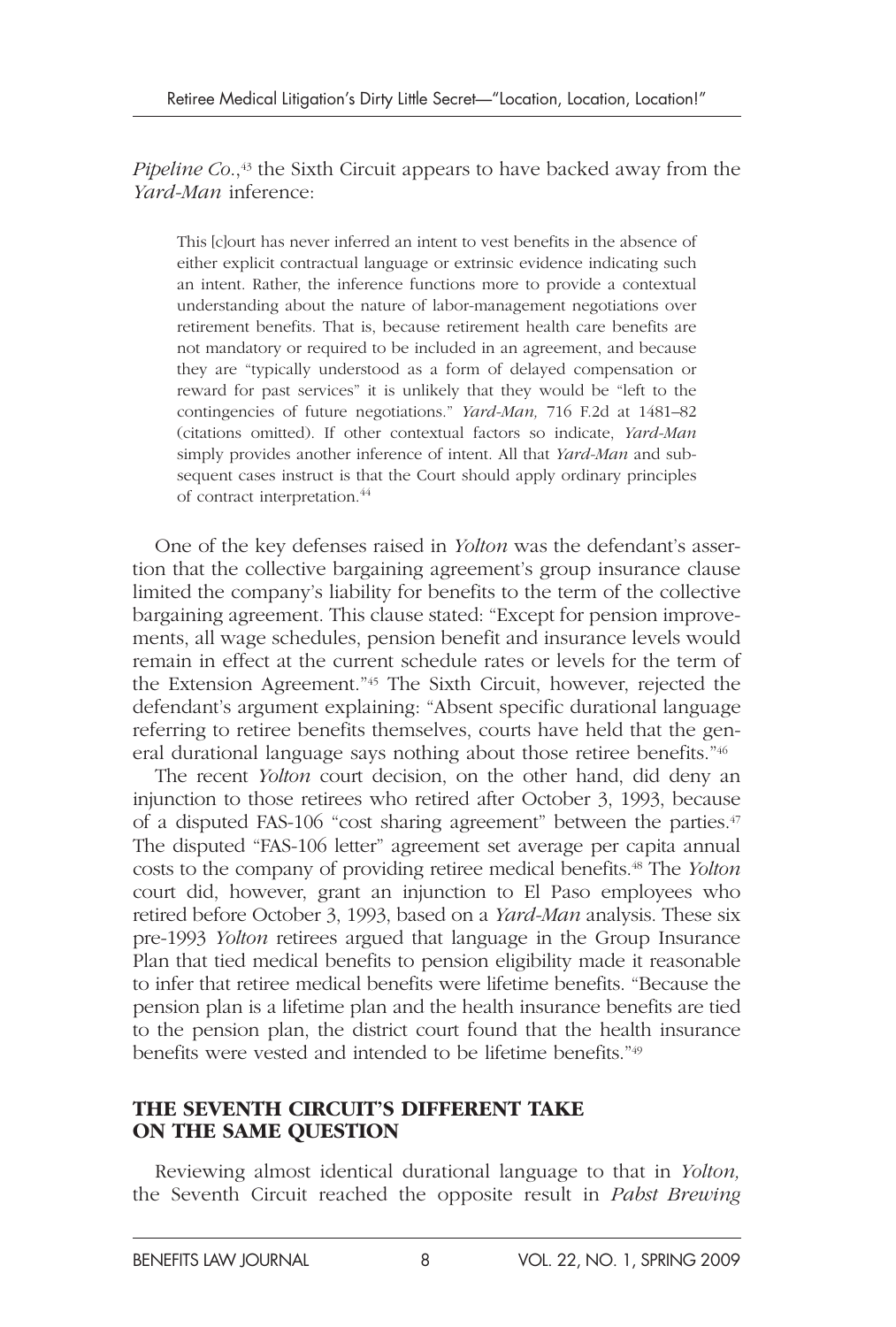Co. v. Corrao.<sup>50</sup> The disputed language appeared in the parties' 1984 collective bargaining agreement, which stated: "For the term of this Agreement, the Employer, at its sole cost and expense, shall provide major medical, health, dental, sickness and accident, and life insurance benefits in accordance with and as summarized in Appendix A attached ..."<sup>51</sup> The Seventh Circuit concluded that the phrase "for the term of this Agreement" established that Pabst did not intend to vest the retiree medical benefits.<sup>52</sup> Other courts have reached the same conclusion when confronted with similar language in other union contracts. For example, language tying retiree medical to pension eligibility has been found to be an insufficient indication of an unambiguous intent to vest welfare benefits.<sup>53</sup>

#### **SUMMARY**

Whether there is an agreement to vest retiree medical benefits turns on the language contained within the ERISA plan, its related documents, the employer's conduct concerning these benefits, and any underlying collective bargaining agreement. In many circuits, if the language in a collective bargaining agreement states that retiree medical benefits are to be provided "during the term of the agreement" or can be otherwise amended or terminated, then the benefits are not vested. 54 Moreover, "all courts agree that if a document unambiguously indicates whether retiree medical benefits are vested, the unambiguous language should be enforced."<sup>55</sup> To support a claim in a few circuits on this issue of whether a retiree has received vested retirement benefits, a retiree does not have to point to unambiguous language in the labor contract. "It is enough to point to written language capable of reasonably being interpreted as creating a promise on the part of the employer to vest the recipient's benefits."<sup>56</sup> The courts are guided by general principles of contract interpretation. For instance, all courts agree that if a document unambiguously indicates the employer promised that retiree medical benefits were vested, the unambiguous language should be enforced according to its terms.<sup>57</sup> The circuits disagree, however, as to the proper interpretation of documents containing ambiguous language. Although all circuits will admit extrinsic evidence to elucidate ambiguities, they differ as to the burdens, presumptions, and thresholds that they apply.

What follows is a brief survey of each circuit's approach to interpreting ambiguous references to retiree medical benefits in ERISA plan documents and collective bargaining agreements.

# *First Circuit*

The First Circuit has rejected *Yard-Man's* "inference." It will consider extrinsic evidence to ascertain the intent of the parties without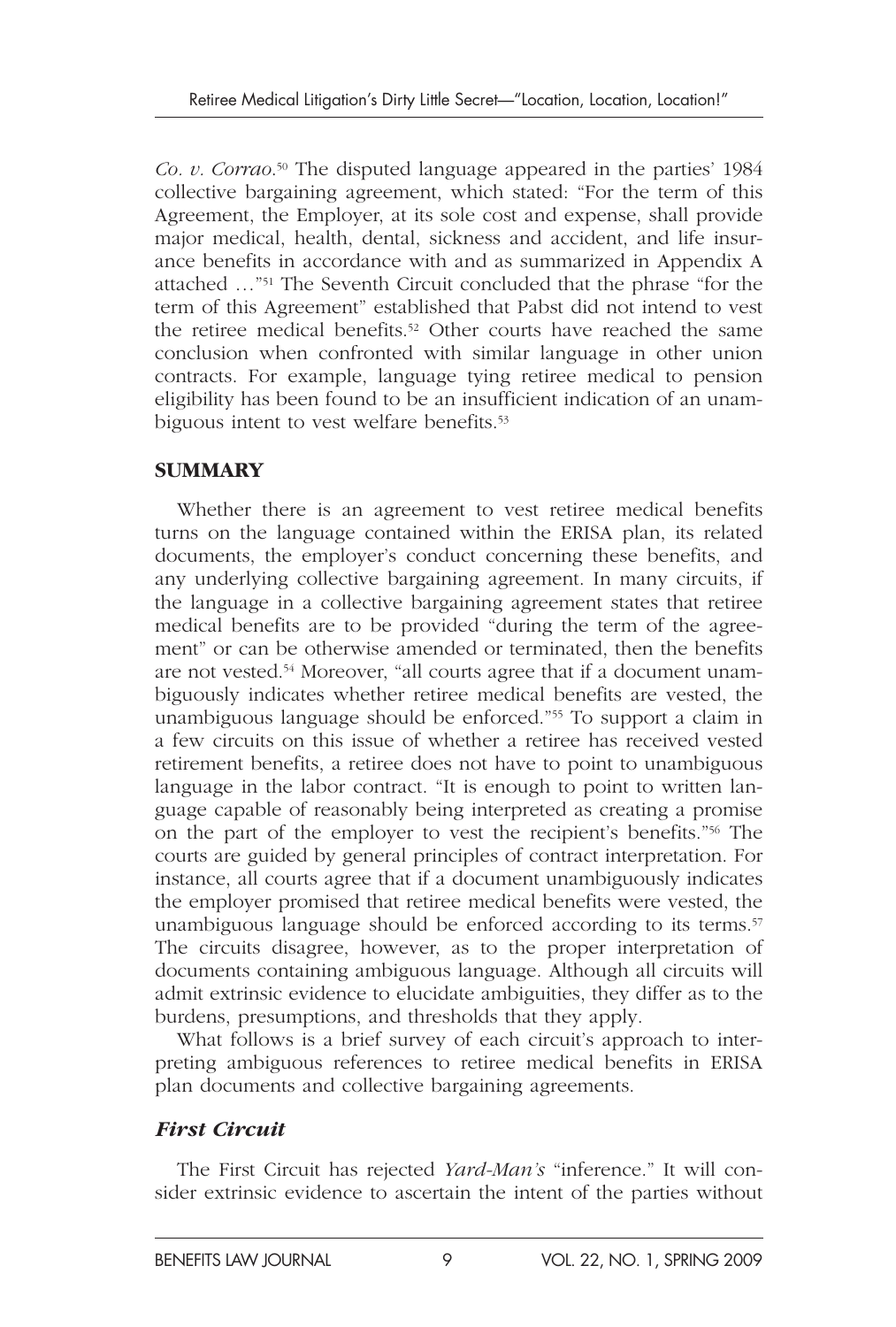applying any presumption favoring vesting. 58 As the First Circuit explained in *NSTAR:*

We fear that the use of presumptions may interfere with the correct interpretation, under normal LMRA rules, of the understanding reached by the parties. Secondly, the use of presumptions may also be inconsistent with the dynamics of bargaining set up under the National Labor Relations Act, 29 U.S.C. §§ 151-169, and the LMRA. Third, Congress could easily have created interpretive presumptions by statute had it cared to do so. The text of the LMRA does not contain any statutory presumptions. 59

Employees bear the burden of proving that their retiree medical benefits are vested and cannot be changed by the company.<sup>60</sup>

In *Senior v. NSTAR Electric & Gas Corp.,* the plaintiff retirees contended that their company's Early Retirement Program (ERP) agreement promised lifetime dental benefits. The parties' underlying collective bargaining agreement, however, contained a reservation by the company of its right to change benefits at any time. In its analysis, the court considered the parties' "related agreements, the practices in the company, and the custom and usage as to retiree dental benefits" as extrinsic evidence. 61 The court also announced a rule that: "a claim for benefits based on a labor agreement under the LMRA  $\ldots$  creates no presumption regarding vesting." $62$  The court reasoned that the parties negotiated the ERP with the provisions of the collective bargaining agreement in mind; therefore, the employees knew that the benefits in the ERP were subject to termination at any time.

#### *Second Circuit*

The Second Circuit has not adopted the *Yard-Man* "inference" but has developed its own approach that has some similarities to the Seventh Circuit's approach. To reach a trier of fact, an employee need not prove an express promise of lifetime medical benefits by the employer. Rather, "it is enough [to] point to written language capable of reasonably being interpreted as creating a promise on the part of [the employer] to vest [the recipient's] benefits."<sup>63</sup> Such a showing of ambiguity triggers the introduction of extrinsic evidence.

Where a document contains language that could constitute a promise of lifetime medical benefits but contains a general amendment provision, the Second Circuit will not automatically rule in favor of the employer.<sup>64</sup> Rather, the court considers the totality of the communications between the parties to ascertain their intent.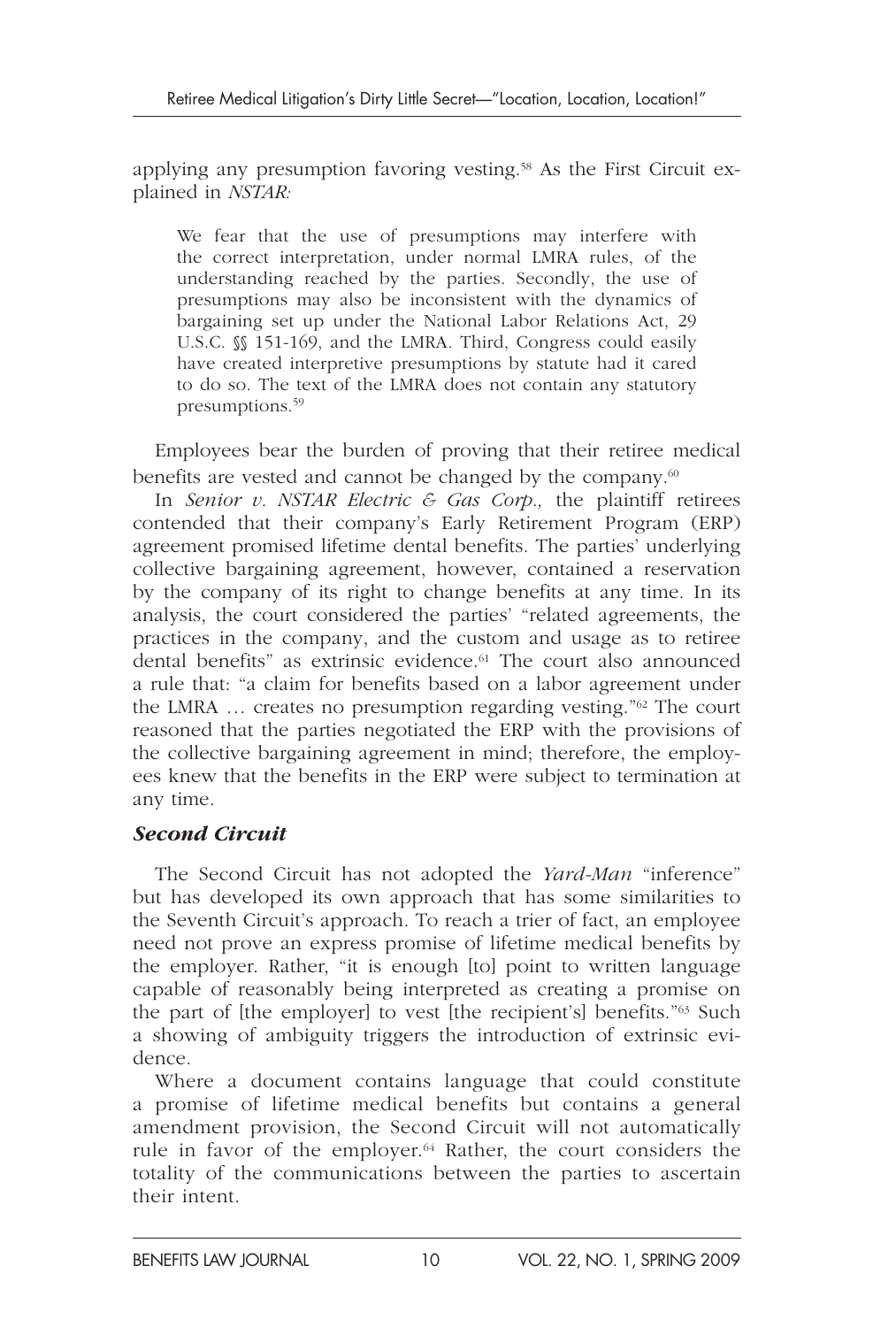# *Third Circuit*

In the Third Circuit, an employee cannot prevail on a claim for vested welfare benefits unless he or she identifies a "clear and express" statement by the employer promising such benefits.<sup>65</sup> The "clear and express statement" standard announced in *UAW v. Skinner Engine Co.,* applies regardless of whether the benefits are provided under a collective bargaining agreement, a summary plan description, or another document.<sup>66</sup> This substantial burden on employees renders the Third Circuit an employer-friendly forum, at least when compared to the Second Circuit.

The *Skinner* opinion explicitly announces the Third Circuit's rejection of the employee-friendly inference announced in *Yard-Man*.<sup>67</sup> The court reasoned that the *Yard-Man* inference contradicts congressional intent. Adopting an inference in favor of vesting is disharmonious with Congress's specific choice not to provide for the vesting of employee welfare benefits under ERISA.

If a document contains both a promise for lifetime medical benefits and a clause reserving the employer's right to amend or terminate the plan, the reservation-of-rights clause trumps.<sup>68</sup> The document is not rendered ambiguous simply because both types of language are present.

# *Fourth Circuit*

The Fourth Circuit does not follow *Yard-Man.* In two 1985 cases, the Fourth Circuit states: "Employer obligations and employee rights, under a collective bargaining agreement, do not survive the expiration of the agreement absent a clear intention of the parties."<sup>69</sup> The Fourth Circuit also requires a clear and express statement providing for vested retiree medical benefits. 70 Because such benefits constitute "extra-ERISA commitments, courts may not lightly infer the existence of an agreement" to provide them.<sup>71</sup>

The Fourth Circuit in *Gable v. Sweetheart Cup Co.* (an ERISA case), found that the relevant plan included language promising lifetime benefits as well as a clause reserving the employer's right to amend the plan. Rather than holding that the presence of both clauses created an ambiguity, the *Gable* court found that an employer's explicit reservation of a right to amend in the official plan document was more than enough to defeat the employee's claim that his or her retiree medical benefits were unchangeable. The court explained that if it held that "other communications could nullify [the] express written [amendment clause], plan documents would no longer serve to ensure predictability as to employers' future liabilities."72

The Fourth Circuit's approach to collectively bargained for retiree medical benefits is to first look "at the language of the agreement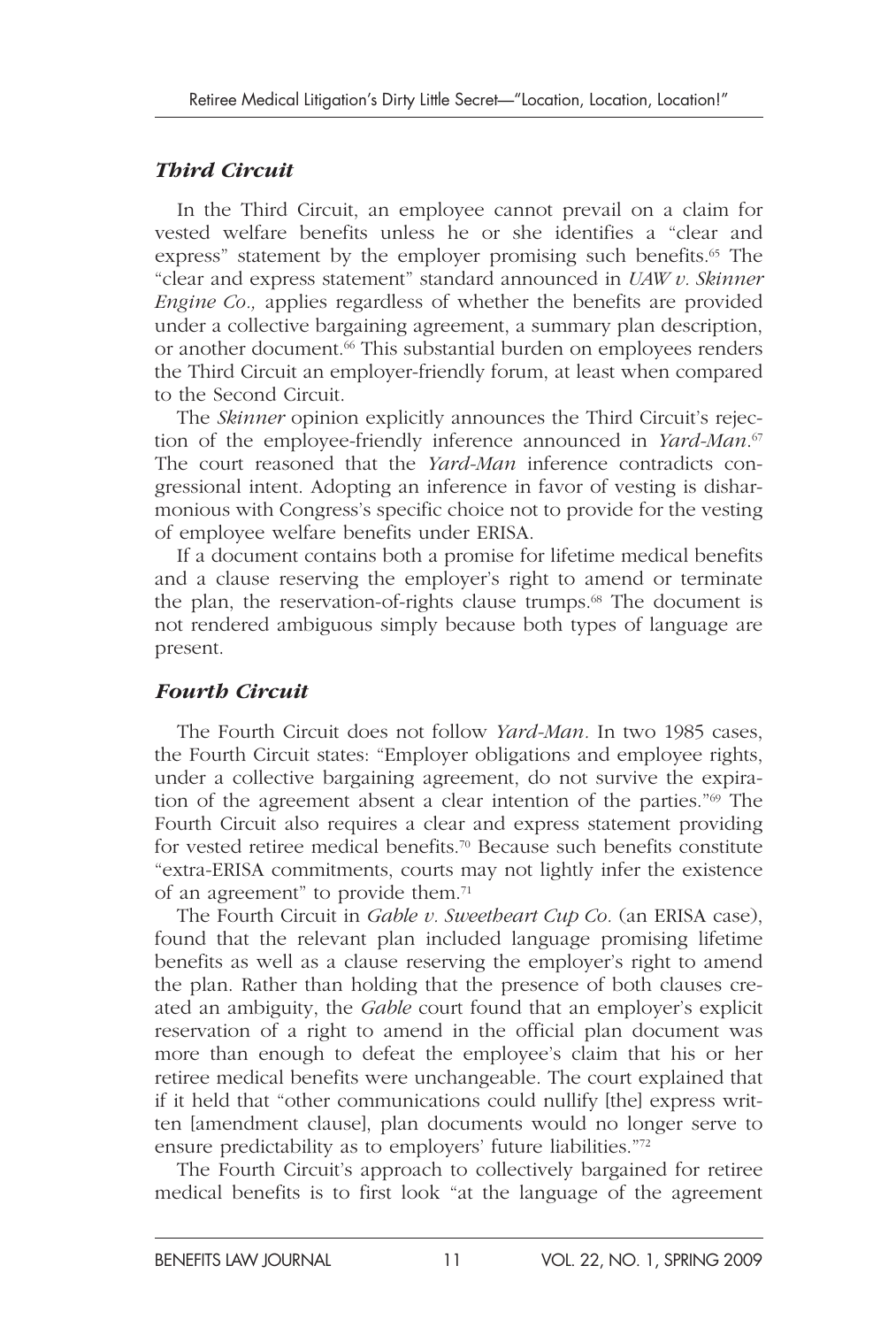for any clear manifestation of the parties' intent."<sup>73</sup> "[T]he intended meaning of even the most explicit language can, of course, only be understood in light of the context which gave rise to its inclusion."<sup>74</sup> In *Keffer v. H.K. Porter Co*., the circuit court explained that it was obliged to apply the federal common law of labor policy to resolve a collectively bargained retiree medical benefit dispute. 75 To interpret an ambiguous collective bargaining agreement, the *Keffer* court indicated it must "consider the scope of other related collective bargaining agreements, as well as the practice, usage and custom pertaining to all such agreements."<sup>76</sup>

A district court within the Fourth Circuit recently rejected a lawsuit by the United Steelworkers claiming that retiree medical benefits were unchangeable.<sup>77</sup> Mr. Chapman claimed ACF Industries' decision to require him to pay a monthly premium and its reduction of his lifetime maximum benefit violated LMRA Section 301. The district court found the language in the collective bargaining agreement to be ambiguous. It then reviewed the language in all of the employee benefit agreements between the parties. It found that an insurance agreement dealing with life insurance benefits made it clear that a retiree's life insurance benefit was unchangeable. No similar language could be found with respect to retiree medical benefit coverage. Had the parties intended the health benefits to vest and continue unchanged after the applicable insurance agreement expired, the language describing retiree medical benefits would have been the same as that found in the life insurance agreement.<sup>78</sup>

# *Fifth Circuit*

This circuit joins the Third and Fourth Circuits in requiring employees to identify clear and express statements promising vested welfare benefits.<sup>79</sup> The Fifth Circuit, however, follows a familiar pattern in examining whether collectively bargained for retiree medical benefits are vested.<sup>80</sup> In *Int'l Ass'n of Machinists & Aerospace Workers*, *Woodworkers Division v. Masonite Corp*., the court found an insurance agreement ambiguous (incorporated by the collective bargaining agreement) that stated retiree medical benefits would be provided "until the death of the retired employee." However, Masonite had also expressly reserved the right in the ERISA plan document to amend or terminate the plan. The court noted that in the absence of a collective bargaining agreement between the parties, the "reservation-ofrights clause granting the company the right to amend or terminate the [p]lan might well end the inquiry in the company's favor."<sup>81</sup> The court recognized, however, that "a reservation-of-rights clause in a plan document … cannot vitiate contractually vested or bargained-for rights. To conclude otherwise would allow the company to take away bargained-for rights unilaterally."<sup>82</sup> Several Fifth Circuit decisions have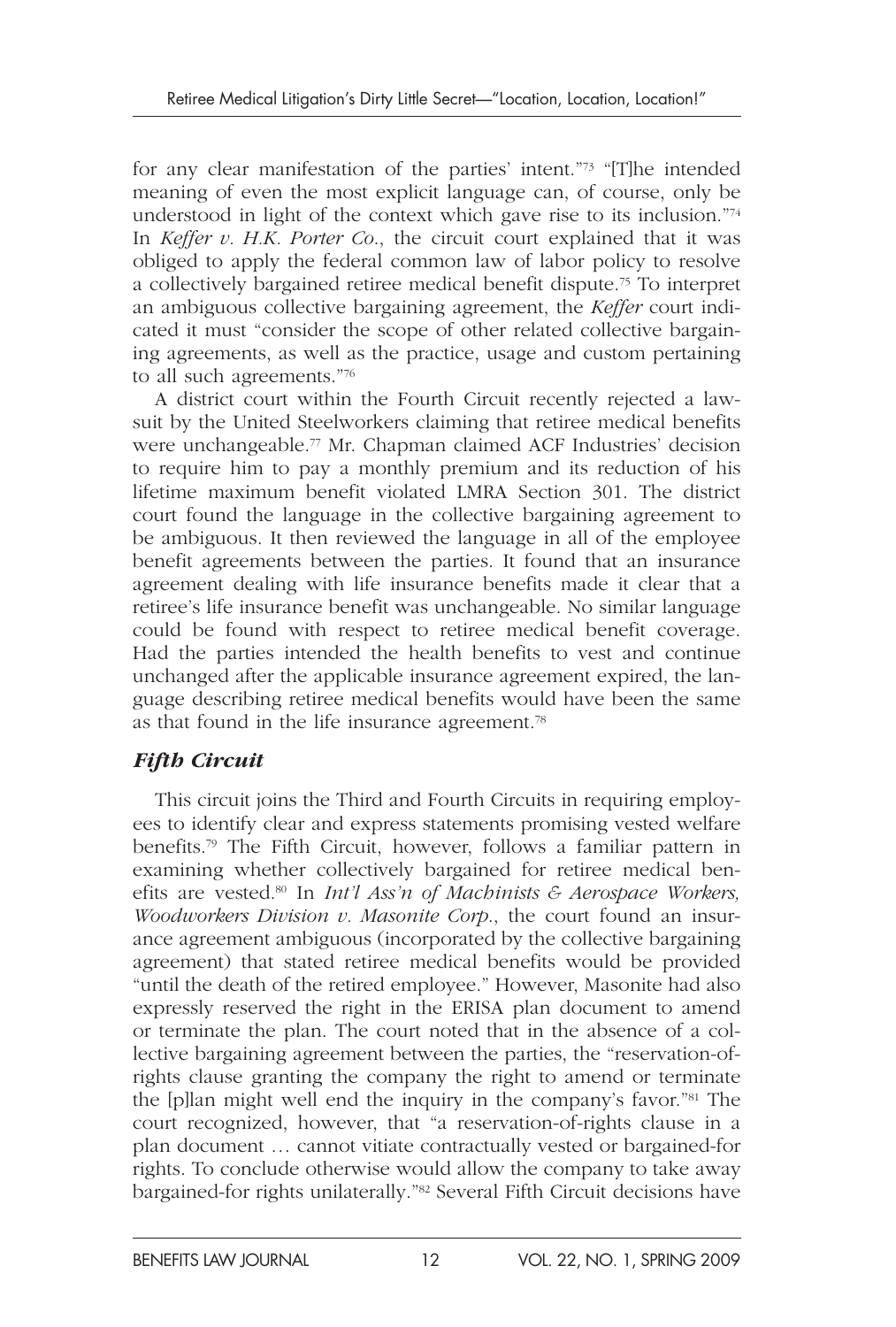criticized the *Yard-Man* inference to the extent that it can be read as supporting a presumption in favor of vesting, but they stop short of fully rejecting it.<sup>83</sup>

#### *Sixth Circuit*

The seminal case for determining whether the bargaining parties intended to vest retiree medical benefits remains *Yard-Man.*84 *Yard-Man* detailed seven rules courts (described above in the enumerated list) should use to examine extrinsic evidence to divine the parties' intent.

Decisions of the Sixth Circuit have clarified that *Yard-Man* does not create a legal presumption that retiree medical benefits cannot be changed. 85 Rather, *Yard-Man* is properly understood as creating an inference only if the context and other available evidence indicate an intent to vest. 86 When any ambiguity exists in the collective bargaining agreement about the nature or duration of retiree medical benefits, then resort to extrinsic evidence may be had to determine whether the parties intended for the benefits to vest.<sup>87</sup>

#### ERISA-Regulated Retiree Medical Disputes

The seminal Sixth Circuit case dealing with the rights of salaried employees to unchangeable lifetime retiree medical benefits began as a dispute at General Motors. The four basic ERISA theories of recovery the General Motors plaintiffs asserted (described below) are the same four theories salaried retirees continue to advance.

The reason retiree medical claims fare worse under ERISA than under the LMRA are many. The enactment of ERISA required Congress to strike a balance between employee rights and available employer resources. The ERISA statute draws a difference between two types of employee benefit plans: welfare benefit plans and pension benefit plans.<sup>88</sup> Unlike pension benefits, which are subject to stringent vesting requirements under ERISA, welfare benefits, such as retiree medical benefits, are vested only if so provided by contract.<sup>89</sup> Retiree medical benefits are defined as employee welfare benefits.<sup>90</sup> To vest an employee benefit means to make that benefit nonforfeitable. 91 The Supreme Court has explained that benefits provided by an ERISA-regulated welfare benefit plan do not usually vest.<sup>92</sup> In passing ERISA, Congress determined that requiring employers to provide vested employee welfare benefits "would seriously complicate the administration and increase the cost of a plan whose primary function is to provide retirement income."<sup>93</sup>

ERISA also contains a statutory command that the written terms of the ERISA plan document will govern any dispute about the plan's benefits. For example, in *Sprague v. General Motors Corp.*,<sup>94</sup>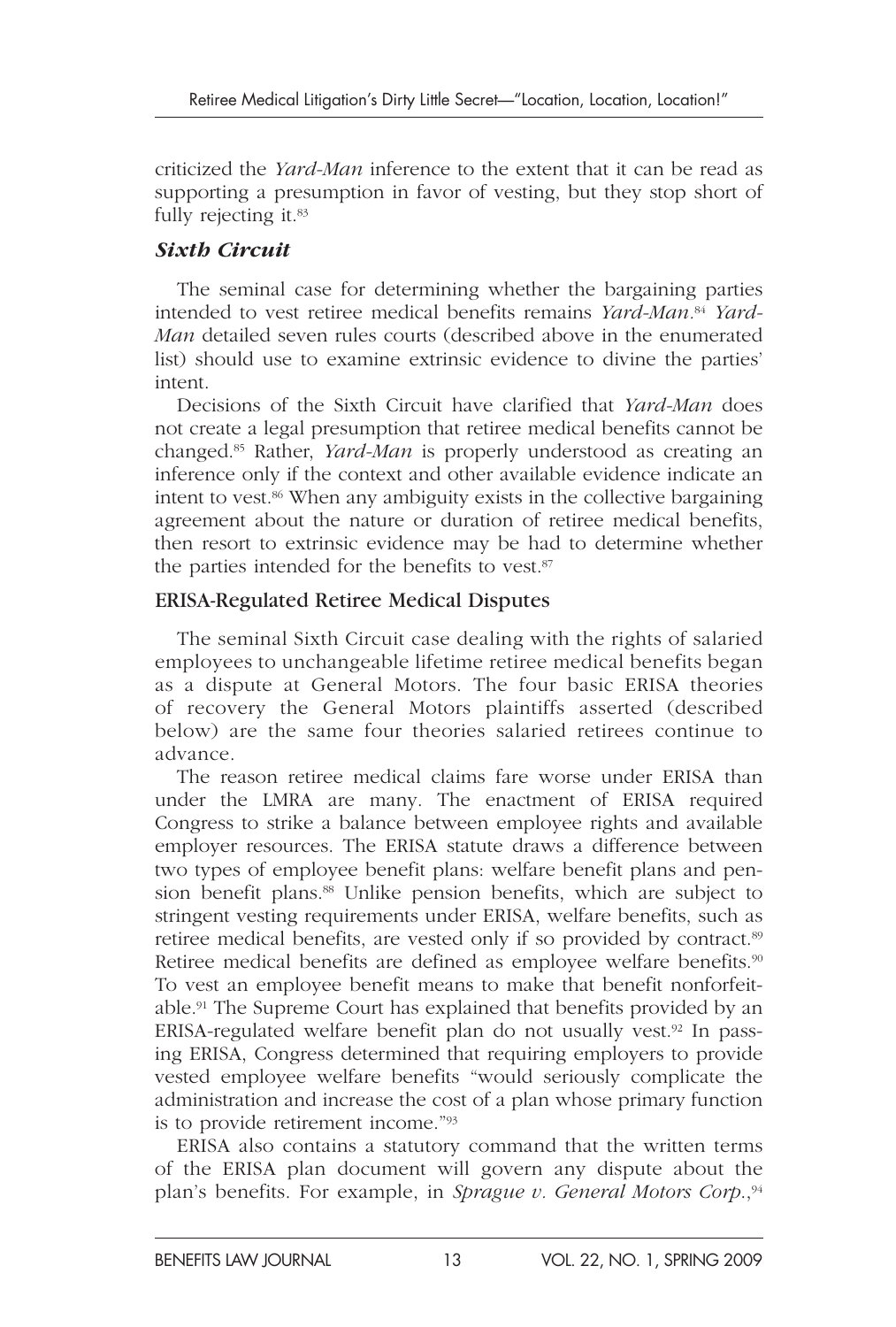the court considered the challenge of Robert Sprague and 113 other salaried retirees as to the legality of General Motors' changes to its retiree medical plan. Annual deductibles and co-pays were to be increased. The thrust of Mr. Sprague's complaint was that General Motors had promised to provide retirees with lifetime medical coverage entirely at General Motors' expense. According to Mr. Sprague, once he retired, his lifetime medical benefits vested and GM had no right to change them. Four arguments were teed up by Mr. Sprague in support of his claim to unchangeable retiree medical benefits:

- 1. The unilateral contract theory;
- 2. The bi-lateral contract theory;
- 3. The estoppel theory; and
- 4. The breach of fiduciary duty theory.

The Sixth Circuit rejected all four.

# The Unilateral Contract Theory

In his unilateral contract theory, Mr. Sprague contended that General Motors made the following promise at various times and in various plan descriptions: "Your basic healthcare coverages will be provided at GM's expense for your lifetime." Most of the same booklets, however, also put plan participants on notice of GM's right to amend, modify, or terminate the retiree medical plan at any time. Under Mr. Sprague's unilateral contract theory, even an express reservation of the right to amend or terminate a retiree medical plan becomes inoperative once an employee retires.

Quoting the Supreme Court's decision in *Curtiss-Wright Corp. v.*  Schoonejongen,<sup>95</sup> the Sixth Circuit explained that employers "are, of course, generally free under ERISA, for any reason at any time, to adopt, modify, or terminate welfare plans." A retiree medical plan is a welfare benefit plan under ERISA. As vesting of welfare plan benefits is not required by ERISA, an employer's commitment to vest those benefits is not to be lightly inferred; the intent to vest "must be found in plan documents and must be stated in clear and express language." Thus, under ERISA, the Sixth Circuit held it is the plaintiff's burden to prove an employer's intent to vest retiree medical benefits.

# The Bi-Lateral Contract Theory

Between 1974 and 1988, General Motors offered its salaried employees a series of early retirement incentive programs. According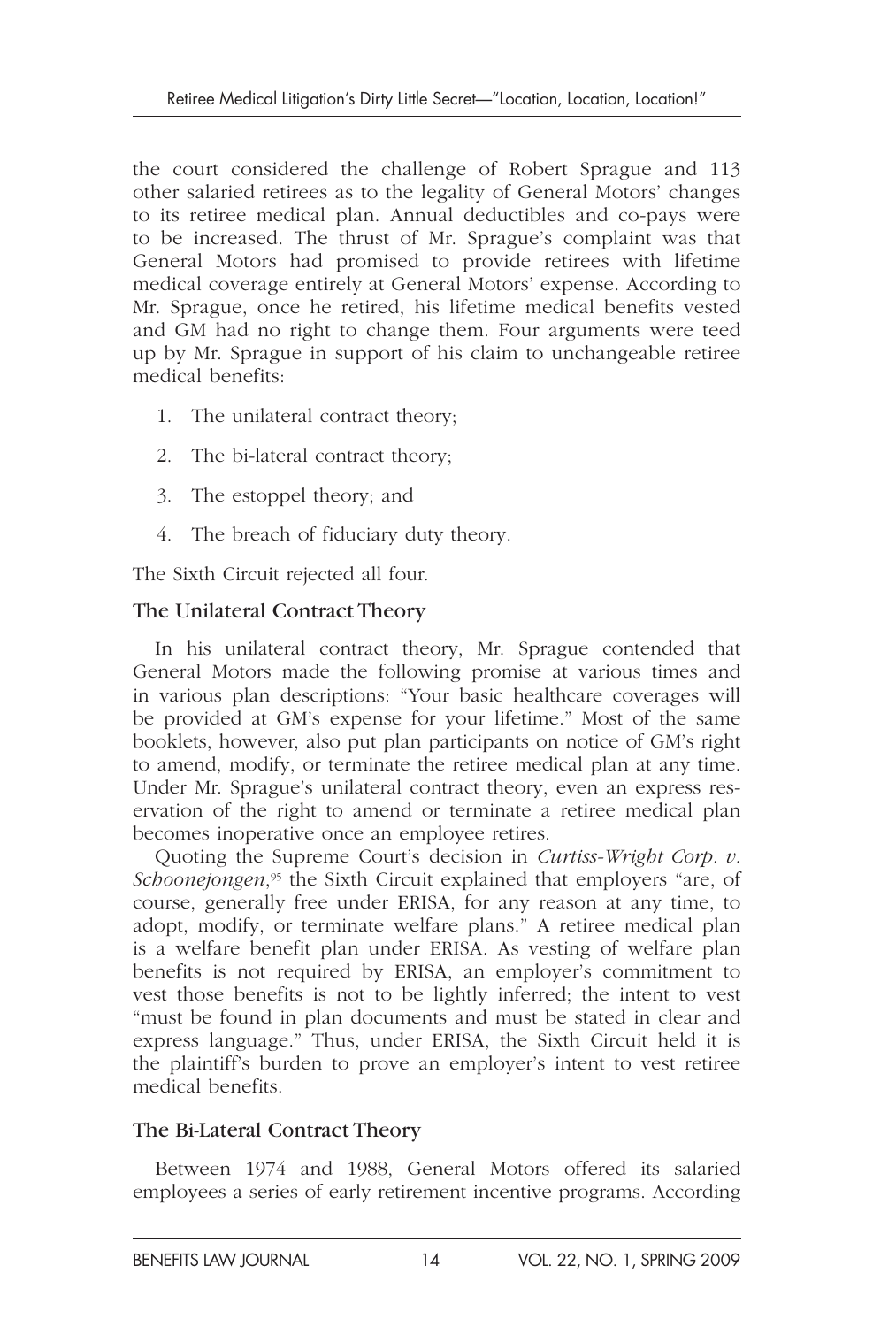to the plaintiffs, the statements GM made in connection with these early retirement incentive programs, and the documents the early retirees signed, created binding bi-lateral contracts. These contracts, the plaintiffs asserted, vested their retiree medical benefits and were enforceable either as modifications to the health plan or as separate ERISA plans themselves.

The Sixth Circuit made short shrift of this argument:

Congress intended that plan document and [summary plan descriptions] exclusively governed the employer's obligations under ERISA plans … . Therefore, the 'clear terms of a written employee benefit plan may not be modified or superseded by oral undertakings on the part of the employer.' … Neither can we accept the argument that the plan was modified or superseded either by the written statements of acceptance' signed by some of the named plaintiffs or by the written representations received by some from GM. 'That the defendants' statements were made in writing is irrelevant as they do not profess to be plan amendments.' … The statements of acceptance were not ERISA plans themselves. 96

#### The Estoppel Theory

Sprague's estoppel theory was simple:

- 1. GM had represented to him, both orally and in writing, that he would receive lifetime medical benefits;
- 2. He reasonably relied upon GM's representations by continuing to work for GM up to the time of his retirement; and
- 3. He detrimentally relied on GM's promise because he was now receiving diminished retiree medical benefits and could no longer work for another employer to earn satisfactory coverage.

But the estoppel theory was presumptively dead on arrival as the Sixth Circuit had already rejected this same theory in *Musto v.*  American General Corp.<sup>97</sup>

#### The Breach of Fiduciary Duty Theory

Mr. Sprague's last theory sprung from the Supreme Court's decision in *Varity Corp. v. Howe,*98 where the Supreme Court held that an employer acted in a fiduciary capacity when making misrepresentations to its employees about their employee benefit plans. Mr. Sprague argued that General Motors failed to affirmatively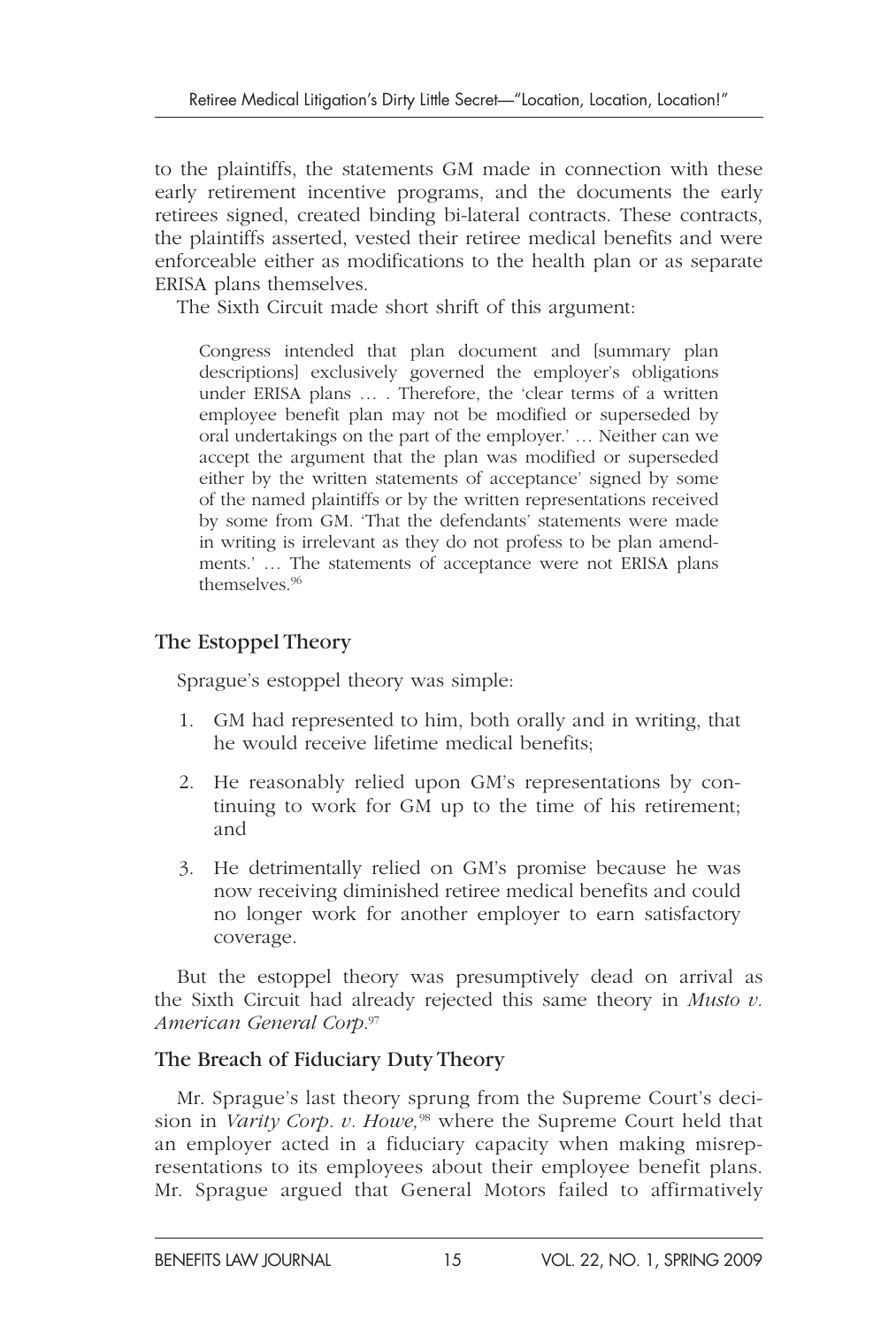disclose that it might reduce retiree medical benefits and, thus, breached its fiduciary duty to early retirement plan participants. The Sixth Circuit found, however, that Mr. Sprague could not prove this negative:

A breach of fiduciary duty claim could not survive because no court of appeals has imposed fiduciary liability for failing to disclose information that is not required to be disclosed. At least three circuits have held that there is no fiduciary duty to disclose plan changes and benefits or even the termination of a plan before those actions become official. *A fortiori,* there can be no fiduciary duty to disclose the [possibility] of a future change in benefits. [Citations omitted.] 99

# *Seventh Circuit*

Thanks to Judge Posner, the rules pertaining to retiree medical benefits are clearly discernible in the Seventh Circuit. His opinion in *Rossetto,* contains a succinct summary of the applicable rules that the court applies today. 100

First, if a collective bargaining agreement is completely silent on the duration of health benefits, a retiree's entitlement to them expires with the agreement. If, however, the plaintiff can show by objective evidence that the agreement is latently ambiguous, then the plaintiff is entitled to a trial as to the meaning of the agreement. Therefore, the "presumption against vesting … kicks in only if all the court has to go on is silence."<sup>101</sup>

Second, if an agreement unambiguously states that the entitlement expires with the agreement, the plaintiff loses as a matter of law unless the plaintiff can show a latent ambiguity. If the plaintiff can, the plaintiff is again entitled to a trial. $102$ 

Third, if there is language in the agreement to suggest a grant of lifetime benefits and the suggestion is not negated by the agreement read as a whole, the plaintiff is entitled to a trial. The plaintiff is therefore not required to identify a clear and express statement promising lifetime benefits; rather, the plaintiff need only show "suggestive language" that creates a patent ambiguity as to vesting." 103

Though this was not mentioned in the summary of rules, Judge Posner declined to apply different presumptions to the collective bargaining agreements and ERISA plans. 104

# *Eighth Circuit*

The Eighth Circuit explicitly rejected the *Yard-Man* inference in *Anderson v. Alpha Portland Indus*., finding it "not at all inconsistent with labor policy to require plaintiffs to prove their case without the aid of gratuitous inferences."<sup>105</sup>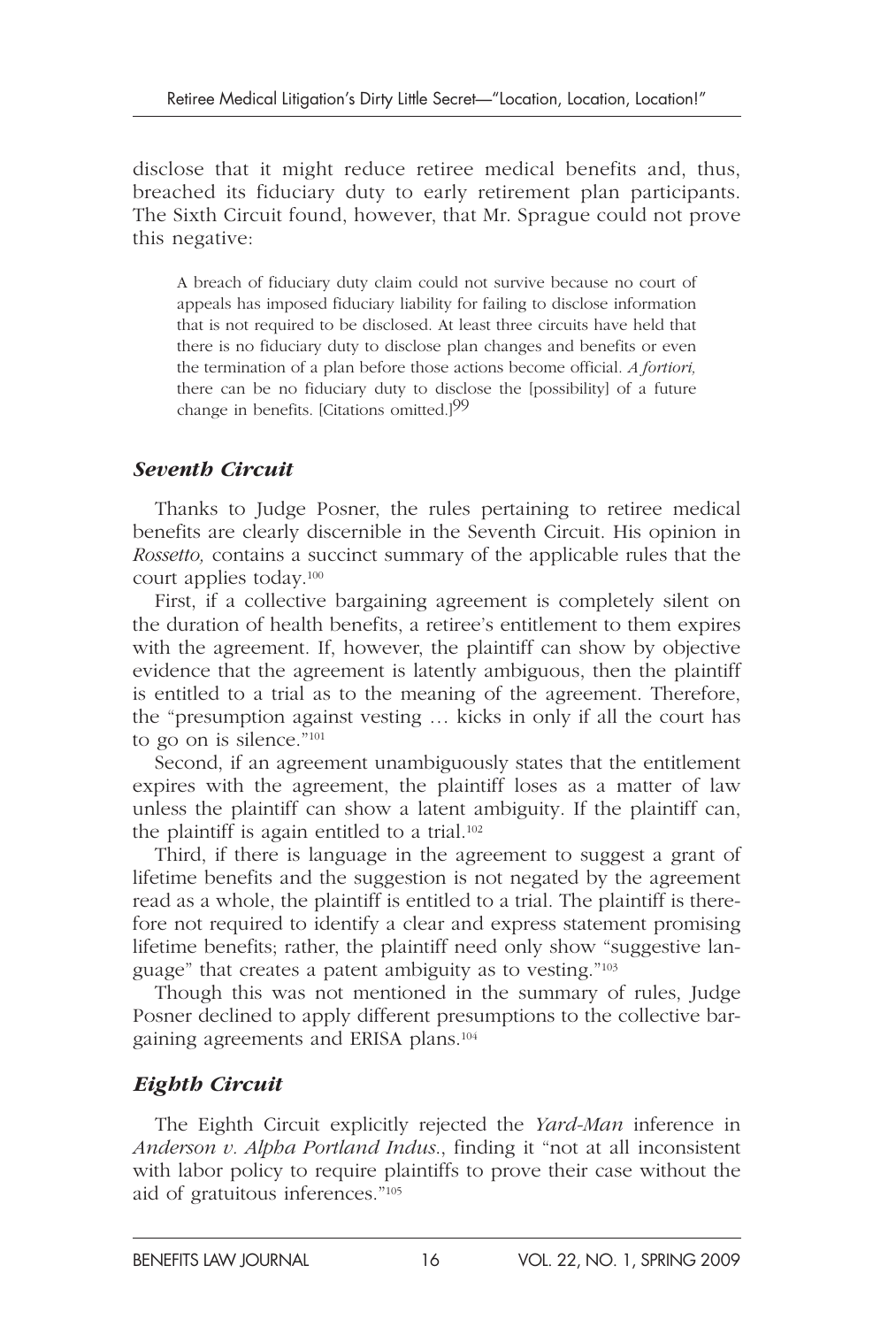The existence, however, of "an agreement or other demonstration of employer intent to vest benefits" is sufficient to trigger the introduction of extrinsic evidence. 106 Any promise to provide vested benefits must be incorporated in some fashion into the formal written ERISA plan or summary plan documents.<sup>107</sup>

The court has repeatedly held that an unambiguous reservation-ofrights clause, without more, is sufficient to defeat a claim that welfare benefits are vested.<sup>108</sup> Sloppy language is always a problem. Where the reservation-of-rights clause is ambiguous, or where it conflicts with other plan provisions (such as language promising vesting, the Eighth Circuit (like all of the circuits) considers extrinsic evidence to ascertain what the parties intended.

# *Ninth Circuit*

The Ninth Circuit recognizes that normally lifetime welfare benefits are "extra-ERISA commitments [and] must be found in the plan documents."<sup>109</sup> If, however, retiree medical coverage constitutes a vested benefit under a collective bargaining agreement, that benefit cannot be ended without the retirees' consent. 110 Where a collective bargaining agreement unambiguously limits medical benefits to the term of the agreement, no benefits are vested.<sup>111</sup>

A recent opinion from the Northern District of California provides additional insight into the Ninth Circuit's treatment of retiree medical benefits. In *Angotti v. Rexam, Inc.*, the court noted that medical benefits that are unambiguously limited to the term of a collective bargaining agreement do not survive the expiration of that agreement.<sup>112</sup> However, "a CBA that does not unambiguously limit medical benefits to the term of the agreement does not result in presumptively vested benefits." 113 Nor does such an ambiguous collective bargaining agreement result in a presumption against vested benefits.<sup>114</sup>

# *Tenth Circuit*

There is no inference of vesting because no presumptions about vesting of retiree medical benefits apply in the Tenth Circuit. 115 As in the Third, Fourth, and Fifth Circuits, the Tenth Circuit requires the plaintiff to identify a clear and express statement of vesting within the plan or related documents in order to prevail. 116 The presence of a clear and unambiguous reservation-of-rights clause is sufficient to negate an implied promise of vested benefits. 117

# *Eleventh Circuit*

There is no *Yard-Man* inference in the Eleventh Circuit. "Because federal labor policy neither favors nor disfavors the vesting of retirees' health benefits, *United Paper Workers Int'l Union v. Champion*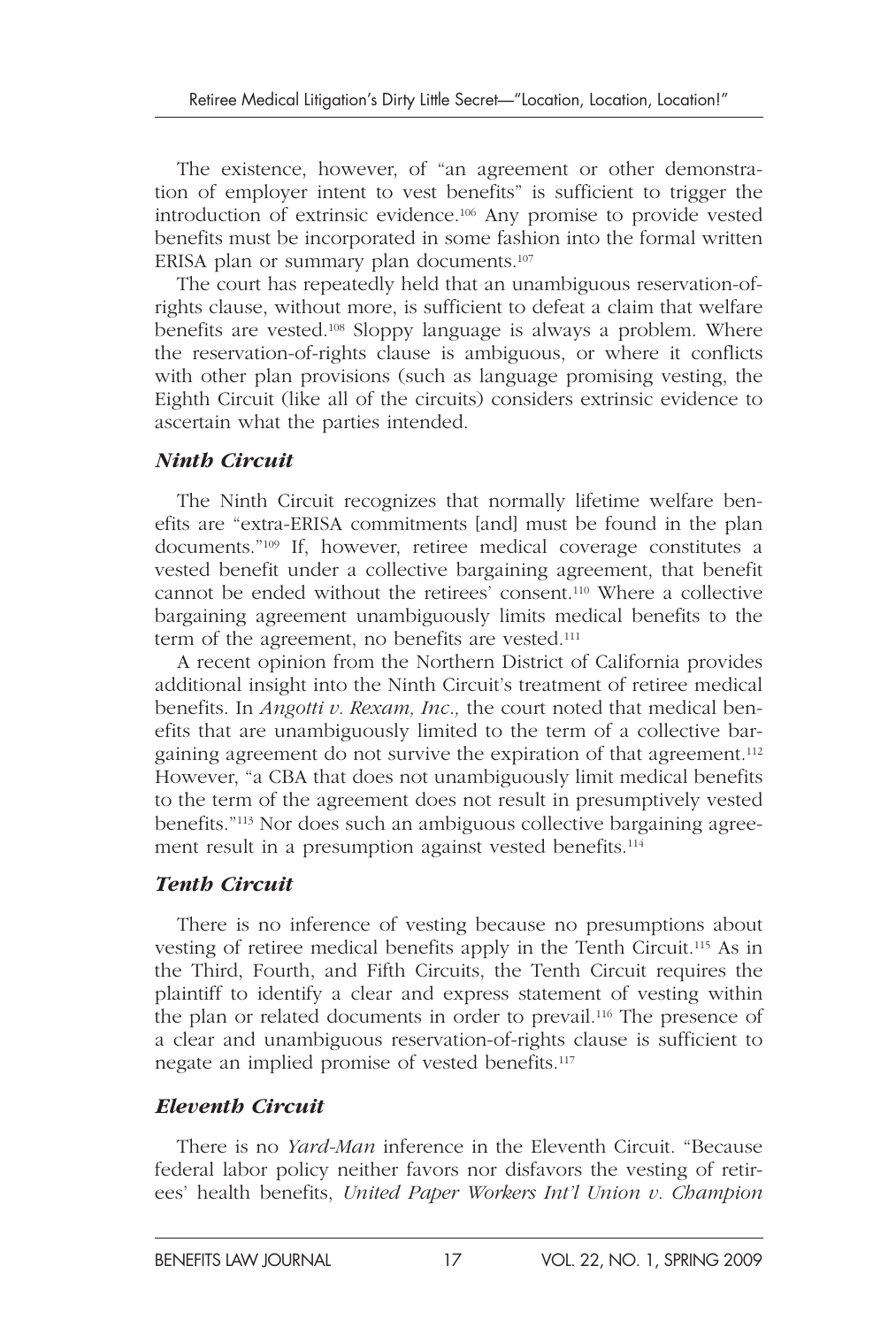*Int'l*, 908 F.2d 1252, 1256 (5th Cir. 1990); *Anderson v. Alpha Portland Indus.,* 836 F.2d 1512, 1517 (8th Cir. 1988), we apply traditional rules of contract interpretation." 118 The Eleventh Circuit ruled in an ERISA case that a plaintiff must establish that "the plan at issue is at least ambiguous with respect to the relevant benefits for which he claims entitlement" before extrinsic evidence will be considered. 119

As in the Third and Fourth Circuits, a document containing both a reservation-of-rights clause and language promising benefits is not treated as ambiguous. Rather, an unambiguous reservation-of-rights clause trumps other promissory language and will bar the introduction of extrinsic evidence.<sup>120</sup>

#### **CONCLUSION**

While the Sixth Circuit's decision in *Yolton*,<sup>121</sup> provides some comfort to employers as to its rejection of the "inference of vesting," the uncertainty about *Yard-Man's* legacy remains. With no lingering "inference of vesting," retiree medical disputes should begin again with the language found in each contract. Given the circuit courts' different approaches to silence about vesting or ambiguous language about vesting, the outcome of a retiree medical dispute may, in large measure, depend on where it is litigated.

To avoid the quicksand of extrinsic evidence, employers must be vigilant about how and where they make retiree medical benefit promises. All statements made about these benefits should be reviewed for clarity and consistency. Populating enrollment forms, summary plan descriptions, plan documents, and collective bargaining agreements with a reservation of the right to amend, modify, or terminate the plan is clearly the best medicine. Plan fiduciaries and plan administrators should be mindful of the importance of the reservation of the right to amend or terminate a plan and perhaps consider using prepared scripts in answering recurring questions about retiree medical benefits.

If both administrators and fiduciaries follow these simple guidelines, they may find themselves able to readily change their retiree medical plan benefits rather than wallowing in the hell of "he said/ she said" litigation.

# **NOTES**

1. UAW v. Yard-Man, 716 F.2d 1476, 1479–1480 (6th Cir. 1983).

2. Noe v. Polyone Corp., 520 F.3d 548 (6th Cir. 2008); Yolton v. El Paso Tenn. Pipeline Co., 435 F.3d 571 (6th Cir. 2006); McCoy v. Meridian Auto. Sys., Inc., 390 F.3d 417 (6th Cir. 2004); Maurer v. Joy Techs., Inc., 212 F.3d 907 (6th Cir. 2000); UAW v. BVR Liquidating, 190 F.3d 768 (6th Cir. 1999); Golden v. Kelsey-Hayes Co., 73 F.3d 648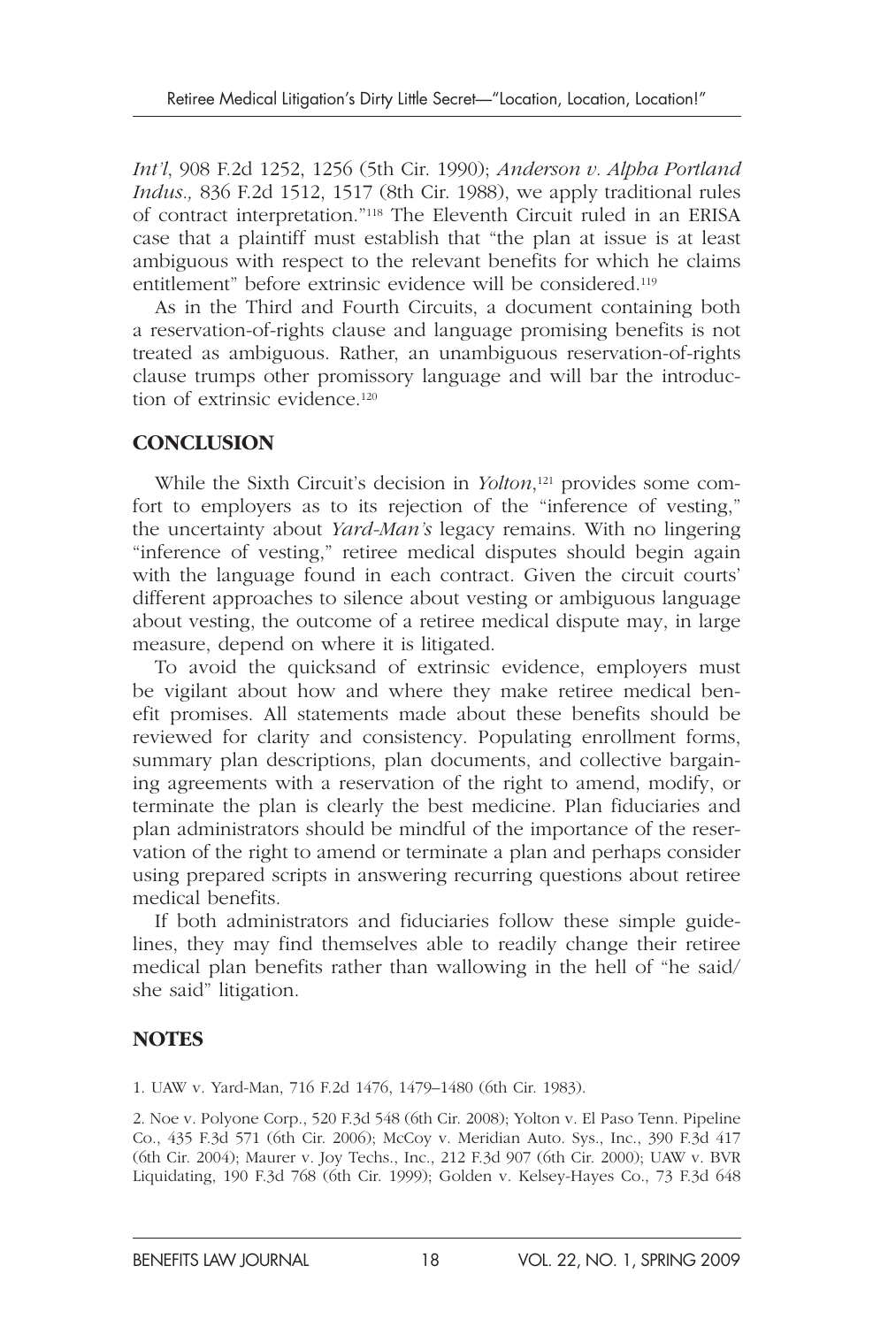(6th Cir. 1996); Armistead v. Vernitron Corp., 944 F.2d 1287 (6th Cir. 1991); Smith v. ABS Indus., Inc., 890 F.2d 841 (6th Cir. 1989); Weimer v. Kurz-Kasch, Inc., 773 F.2d 669 (6th Cir. 1985); Policy v. Powell Pressed Steel Inc., 770 F.2d 609 (6th Cir. 1985); UAW Cadillac v. Malleable Iron Co., 728 F.2d 807 (6th Cir. 1984); UAW v. Yard-Man, 716 F.2d 1476 (6th Cir. 1983).

3. *See* Barnett v. Ameren Corp., 436 F.3d 830 (7th Cir. 2006); Cherry v. Auburn Gear, Inc., 441 F.3d 476 (7th Cir. 2006); Int'l Union, UAW of Am. v. Rockford Powertrain, Inc., 350 F.3d 698 (7th Cir. 2003); Rossetto v. Pabst Brewing Co., 217 F.3d 539 (7th Cir. 2000); Pabst Brewing Co. v. Corrao, 161 F.3d 434 (7th Cir. 1998); Dieht v. Twin Disc., Inc., 102 F.3d 301 (7th Cir. 1996) (vested); Murphy v. Keystone Steel & Wire Co., 61 F.3d 560 (7th Cir. 1995); Bidlack v. Wheelabrator Corp., 993 F.2d 603 (7th Cir. 1993) (potentially vested); Senn v. United Dominion Indus., 951 F.2d 806 (7th Cir. 1992); Ryan v. Chromalloy Am. Corp., 877 F.2d 598 (7th Cir. 1989).

4. *See* 29 U.S.C. § 1002(1) and (2).

- 5. *See* 29 U.S.C. § 1053.
- 6. *See* 29 U.S.C. § 1051.

7. Curtiss-Wright Corp. v. Schoonejongen, 514 U.S. 73, 78 (1995).

8. Cherry v. Auburn Gear, Inc., 441 F.3d 476, 481 (7th Cir. 2006).

9. *Rossetto*, 217 F.3d at 547.

10. Joyce v. Curtiss Wright Corp., 171 F.3d 130, 134 (2d Cir. 1999).

11. UAW v. Skinner Engine Co., 188 F.3d 130, 139 (3d Cir. 1999).

12. UAW v. Yardman, 716 F.3d at 1479 ("The intended meaning of even the most explicit language can, of course, only be understood in light of the context which gave rise to its inclusion.").

13. 501 U.S. 190 (1991).

14. Allied Chemical & Alkali Workers v. Pittsburgh Plate Glass Co., 404 U.S. 157 (1971).

15. *See, e.g.,* Sprague v. Gen. Motors Corp., 133 F.3d 388, 400 (6th Cir. 1998) ( *en banc*); In re Unisys Corp. Retiree Medical Benefit ERISA Litig., 58 F.3d 896, 902 (3d Cir. 1995); Gable v. Sweetheart Cup Co., 35 F.3d 851, 855 (4th Cir. 1994).

16. *See Skinner Engine,* 188 F.3d at 139 (stating that the same principles apply "without regard to whether the employee welfare benefits are provided under a collective bargaining agreement, summary plan description, or other plan document"; *Rossetto*, 217 F.3d at 544 ("The distinction between collective bargaining agreements and ERISA plans is not recognized in our cases, and we are not minded to embrace it now and make the law even more complicated than it is.").

17. *See Joyce*, 171 F.3d at 134 (collectively bargained retiree medical case); Abbruscato v. Empire Blue Cross & Blue Shield, 274 F.3d 90, 97 (2d Cir. 2001) (ERISA case).

18. *Rossetto,* 217 F.3d at 543–544.

19. UAW v. BVR Liquidating, Inc., 190 F.3d 768, 772–773 (6th Cir. 1999).

20. 716 F.2d at 1482.

21. Allied Chemical & Alkali Workers v. Pittsburgh Plate Glass Co., 404 U.S. 157 (1970).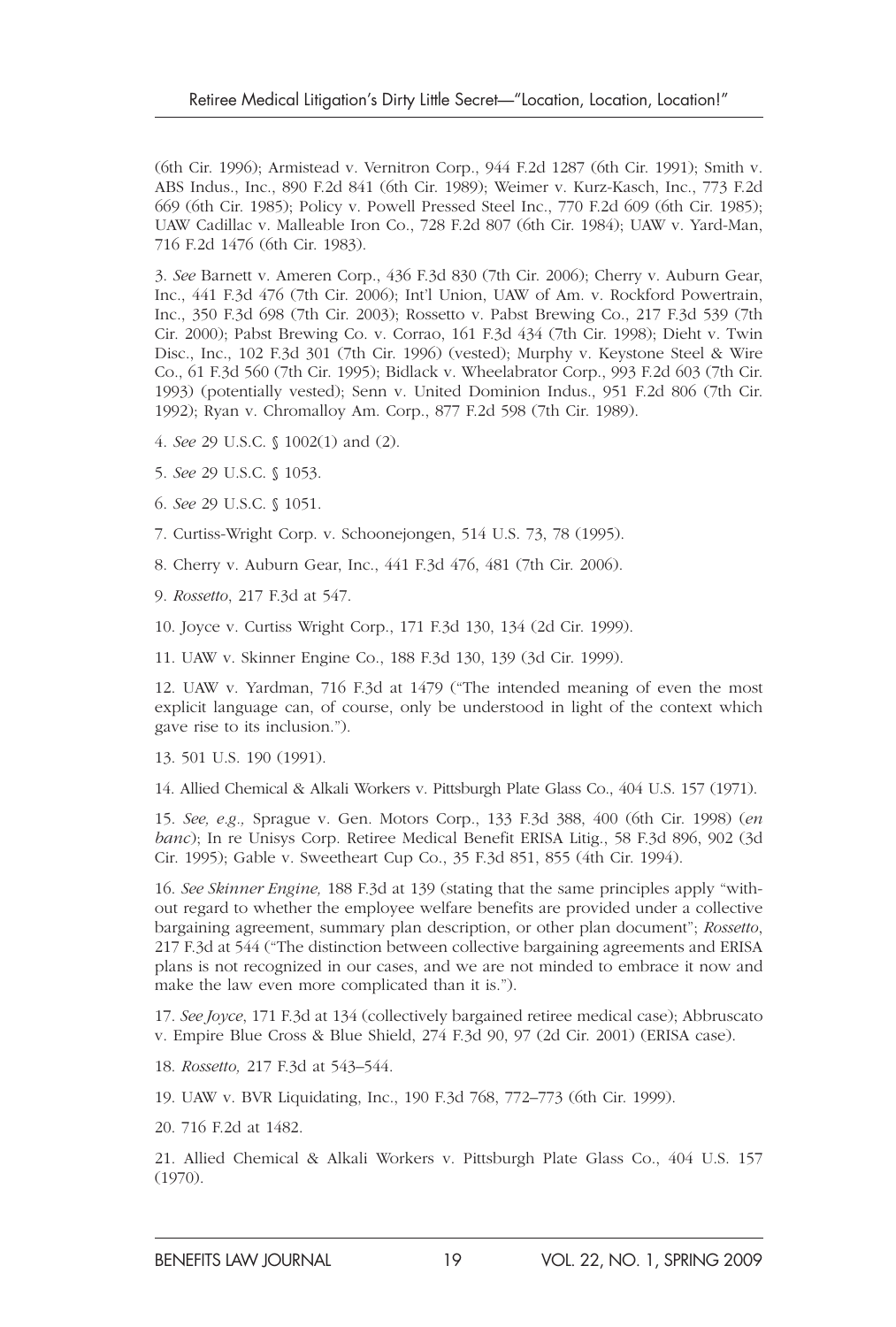22. *See* United Mine Workers v. Robinson, 455 U.S. 562, 575, 102 S. Ct. 1226, 71 L. Ed. 2d 419 ("when neither the collective bargaining process nor its end product violates any command of Congress, a federal court has no authority to modify the substantive terms of the collective bargaining contract").

23. *See* John Wiley & Sons v. Livingston, 376 U.S. 543, 555, 84 S. Ct. 909, 11 L. Ed. 2d 898 (1964).

- 24. *Rossetto*, 217 F.3d at 543.
- 25. *Rossetto*, 217 F.3d at 547.
- 26. Noe v. Polyone Corp., 520 F.3d 548, 552 (6th Cir. 2008).
- 27. Int'l Union, UAW v. Skinner Engine Co., 188 F.3d 130, 139 (3d Cir. 1999).
- 28. 73 F.3d 648, 655 (6th Cir. 1996).

29. Deboard v. Sunshine Mining & Refining Co., 208 F.3d 1228, 1240–1241 (10th Cir. 2000); Joyce v. Curtiss-Wright Corp., 171 F.3d 130, 134–135 (10th Cir. 1999); Barker v. Ceridian Corp., 122 F.3d 628, 634–638 (8th Cir. 1997); Int'l Ass'n of Machinists and Aerospace Workers, Woodworkers Div. v. Masonite Corp., 122 F.3d 228, 231–232 (5th Cir. 1977). Bower v. Bunker Hill Co., 725 F.2d 1221, 1223–1225 (9th Cir. 1984); and Stewart v. KHD Deutz of America Corp., 980 F.2d 698, 702–704 (11th Cir. 1993).

30. UAW v. Yard-Man, Inc., 716 F.2d 1476, 1482 (6th Cir. 1983).

- 31. *Id.* at 1478.
- 32. *Id.* at 1480.
- 33. *Id.*
- 34. *Id.* at 1479.
- 35. *Id.* at 1479–1480.
- 36. Anderson v. Alpha Portland Indus., Inc., 836 F.2d 1512, 1516 (8th Cir. 1988).
- 37. District 29, UMW v. Royal Coal, 768 F.2d 588, 590 (4th Cir. 1985).
- 38. Keffer v. H.K. Porter Co., 872 F.2d 60, 63 (4th Cir. 1989).
- 39. *Id.* at 64.

40. UAW v. Yard-Man, Inc., 716 F.2d 1476, at 1482–1483 (6th Cir. 1983).

41. Policy v. Powell Pressed Steel Co., 770 F.2d 609, 613 (6th Cir. 1985), *cert. denied,* 475 U.S. 1017 (1966).

42. UAW v. Cadillac Malleable Iron Co., 728 F.2d 807, 808 (6th Cir. 1984) ("There is no legal presumption based on the status of retired employees.").

43. 435 F.3d 571 (6th Cir. 2006), *reh'g* and *reh'g en banc denied* (May 9, 2006); *petition for cert. filed,* 75 U.S.L.W. 3065 (Aug. 3, 2006) (No. 06-176).

- 44. *Id.* at 580 (emphasis added).
- 45. 318 F. Supp. 2d 455, 461–462 (E.D. Mich. 2003).
- 46. *Yolton,* 435 F.3d at 581.
- 47. *Id.* at 577.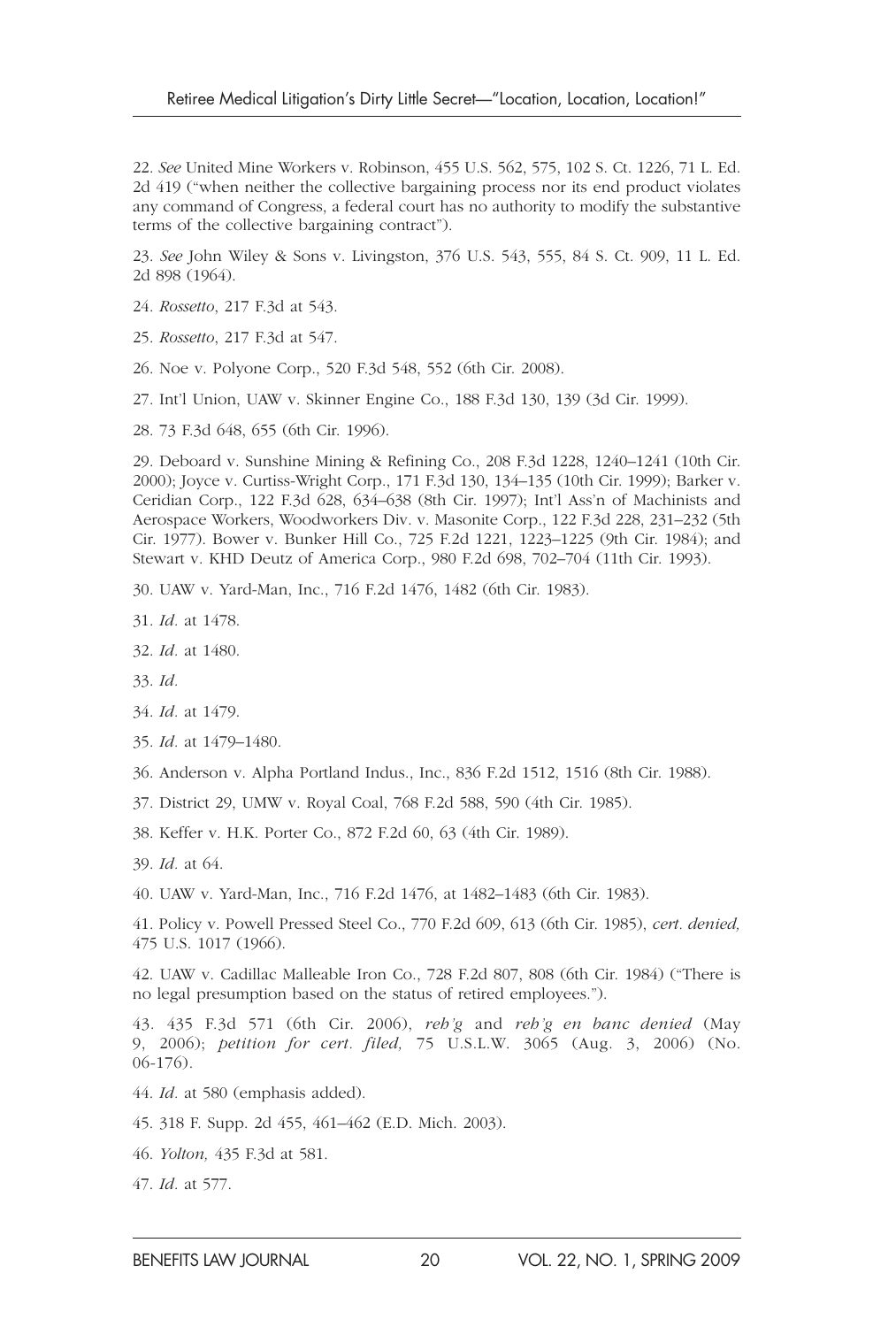- 48. *Id.* at 575.
- 49. *Id.* at 580.
- 50. 161 F.3d 434 (7th Cir. 1998).
- 51. 161 F.3d at 435–436.
- 52. *Id.* at 441–442.

53. *See, e.g.,* Joyce v. Curtiss-Wright Corp., 171 F.3d 130, 134 (2d Cir. 1999) (finding the phrase "insurance benefits will be provided for employees … [who become] entitled to receive pension benefits" did not evince an unambiguous intent to vest welfare benefits); Int'l Union, UAW v. Skinner Engine Co., 188 F.3d 130, 141 (3d Cir. 1999) (finding that phrases like "will continue" and "shall remain" do not unambiguously evince an intent to vest welfare benefits); Senn v. AMCA Int'l, No. 87-C-1353, 1989 WL 248487 (E.D. Wis. 1989) (denying plaintiffs' motion for summary judgment and holding phrase "benefits will continue" ambiguous as to intent of parties to vest welfare benefits).

54. 29 U.S.C. § 1051(1) (providing that ERISA's vesting provisions do not apply to employee welfare benefit plans); *see also* Anderson v. Alpha Portland Indus., Inc., 836 F.2d 1512, 1516 (8th Cir. 1988).

55. *Yard-Man*, 716 F.2d at 1479.

56. Am. Fed'n of Grain Millers v. Int'l Multifoods Corp., 116 F.3d 976, 980 (2d Cir. 1997), and Yolton v. El Paso Tenn. Pipeline Co., 435 F.3d 571 (6th Cir. 2006), *reh'g* and *reh'g en banc* denied (May 9, 1006), *petition for cert. filed,* 75 U.S.L.W. 3065 (Aug. 3, 2006) (No. 06-176).

57. *Am. Fed'n of Grain Millers*, *infra* n.63.

58. *See* Senior v. NSTAR Electric and Gas Corp., 499 F.3d 206, 216–217 (1st Cir. 2006).

59. 449 F.3d at 218.

60. *Id.* at 216.

61. *Senior*, 499 F.3d at 219.

62. *Id.* at 218.

63. Am. Fed'n of Grain Millers v. Int'l Multifoods Corp., 116 F.3d 976, 980 (2d Cir. 1997); *see also* Joyce v. Curtiss-Wright Corp., 171 F.3d 130, 135 (2d Cir. 1999).

64. *Joyce*, 171 F.3d at 136 ( *quoting* Spacek v. Maritime Ass'n, 134 F.3d 283, 293 (5th Cir. 1998) ("we have not joined those circuits that have adopted the position that a general amendment provision in a welfare benefits plan is of itself sufficient to unambiguously negate any inference that the employer intends for employee welfare benefits to vest contractually.")).

65. UAW v. Skinner Engine Co., 188 F.3d 130 (3d Cir. 1999) ("An employer's commitment to vest (welfare) benefits is not to be inferred lightly and must be stated in clear and express language.").

66. *Id.* at 139.

67. 716 F.2d 1476 (6th Cir. 1983). *See Skinner,* 188 F.3d at 140 ("We cannot agree with *Yard-Man* and its progeny that there exists a presumption of lifetime benefits in the context of employee welfare benefits.").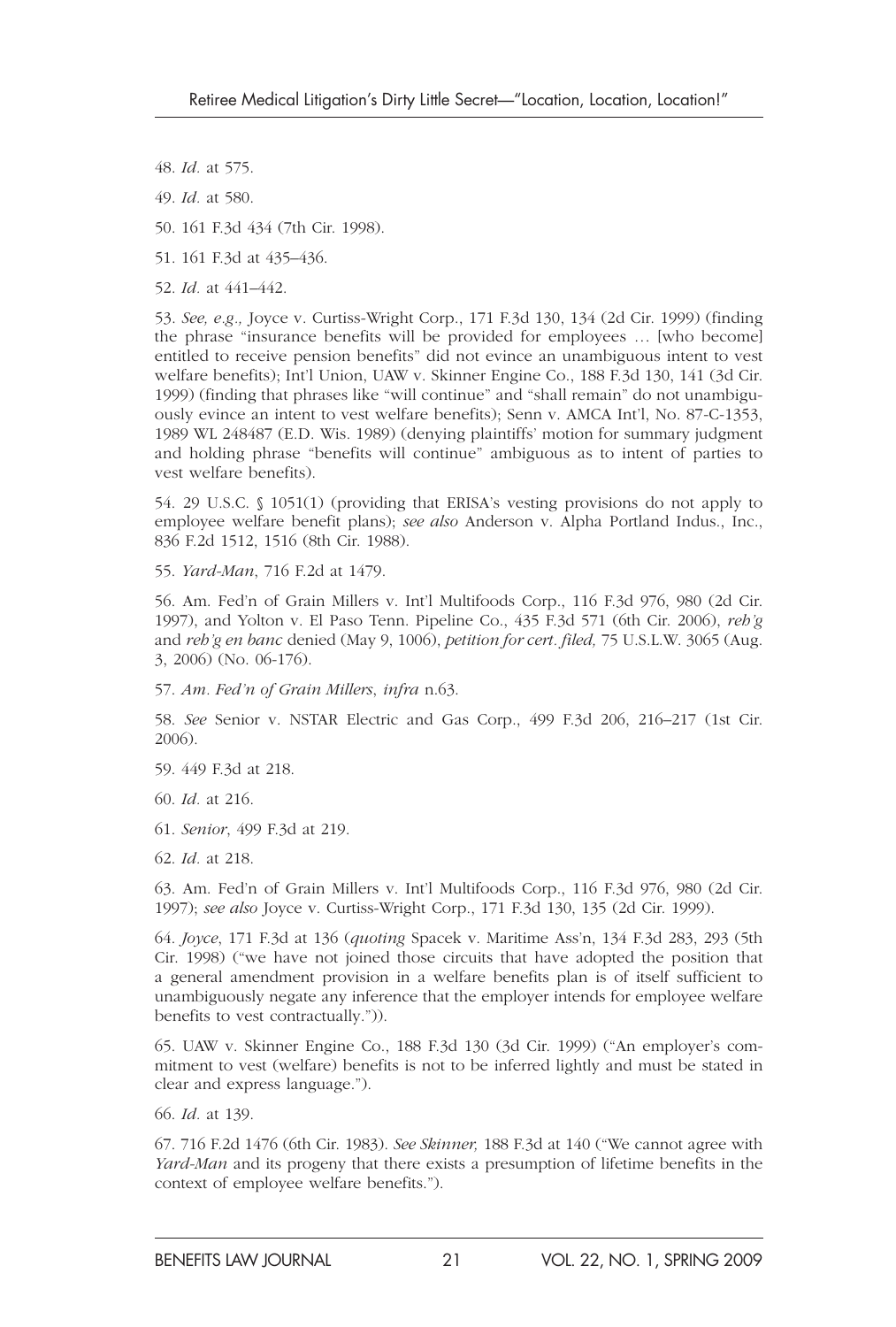68. In re Unisys Corp. Retiree Med. Benefit ERISA Litig., 58 F.3d 896, 903–904 (3d Cir. 1995).

69. District 29, UMW v. Royal Coal, 768 F.2d 588, 590–591 (4th Cir. 1985), and District 17, UMWA v. Allied Corp., 765 F.2d 412, 417 (4th Cir. 1985) (both finding benefits did not continue where language read "benefits for … employees … as well as pensioners … shall be guaranteed during the term of this Agreement.").

70. Gable v. Sweetheart Cup Co., 35 F.3d 851, 855 (1994).

71. *Id.*

72. *Gable*, 35 F.3d at 857.

73. *Royal Coal*, 768 F.2d at 590.

74. Keffer v. H.K. Porter Co., 1872 F.2d 60, 62 (4th Cir. 1989).

75. Citing Bowen v. USPS, 459 U.S. 212, 220 (1983).

76. Keffer v. H.K. Porter Co., 1872 F.2d 60, 62 (4th Cir. 1989).

77. Chapman v. ACF Industries LLC, 430 F. Supp. 2d 570 (S.D. W.Va. 2006).

78. *Id.* at 578–579.

79. Wise v. El Paso Natural Gas Corp., 986 F.2d 929, 937–938 (5th Cir. 1993) ("to prevail, Plaintiffs must assert strong prohibitory or granting language; mere silence is not of itself abrogation" of an employer's right to amend or discontinue coverage).

80. Int'l Ass'n of Machinists and Aerospace Workers Div. v. Masonite Corp., 122 F.3d 228 (1997).

81. *Id.* at 233.

82. *Id.*

83. United Paperworkers Int'l Union v. Champion Int'l Corp., 908 F.2d 1252, 1261, n.12 (5th Cir. 1990); *Masonite*, 122 F.3d at 231 ("this circuit questioned the [ *Yard-Man*] inference ... [n]evertheless, we recognized that there is also no presumption that retiree health insurance benefits conferred by a CBA are coterminous with that CBA.").

84. 716 F.2d 1476, 1479 (6th Cir. 1983).

85. *Yolton*, 435 F.3d at 579.

86. *Id.*

87. UAW v. BVR Liq., Inc., 190 F.3d 768, 774 (6th Cir. 1999).

88. 29 U.S.C. § 1002(1) and (2).

89. 29 U.S.C. § 1051(1) (providing that ERISA's vesting provisions do not apply to employee welfare benefit plans); *see also* Anderson v. Alpha Portland Indus., Inc., 836 F.2d 1512, 1516 (8th Cir. 1988).

90. 29 U.S.C. § 1002(2); *Gable, supra* n.70 *,* 35 F.3d at 859.

91. Nachman Corp. v. Pension Benefit Guaranty Corp., 446 U.S. 359, 376 (1980).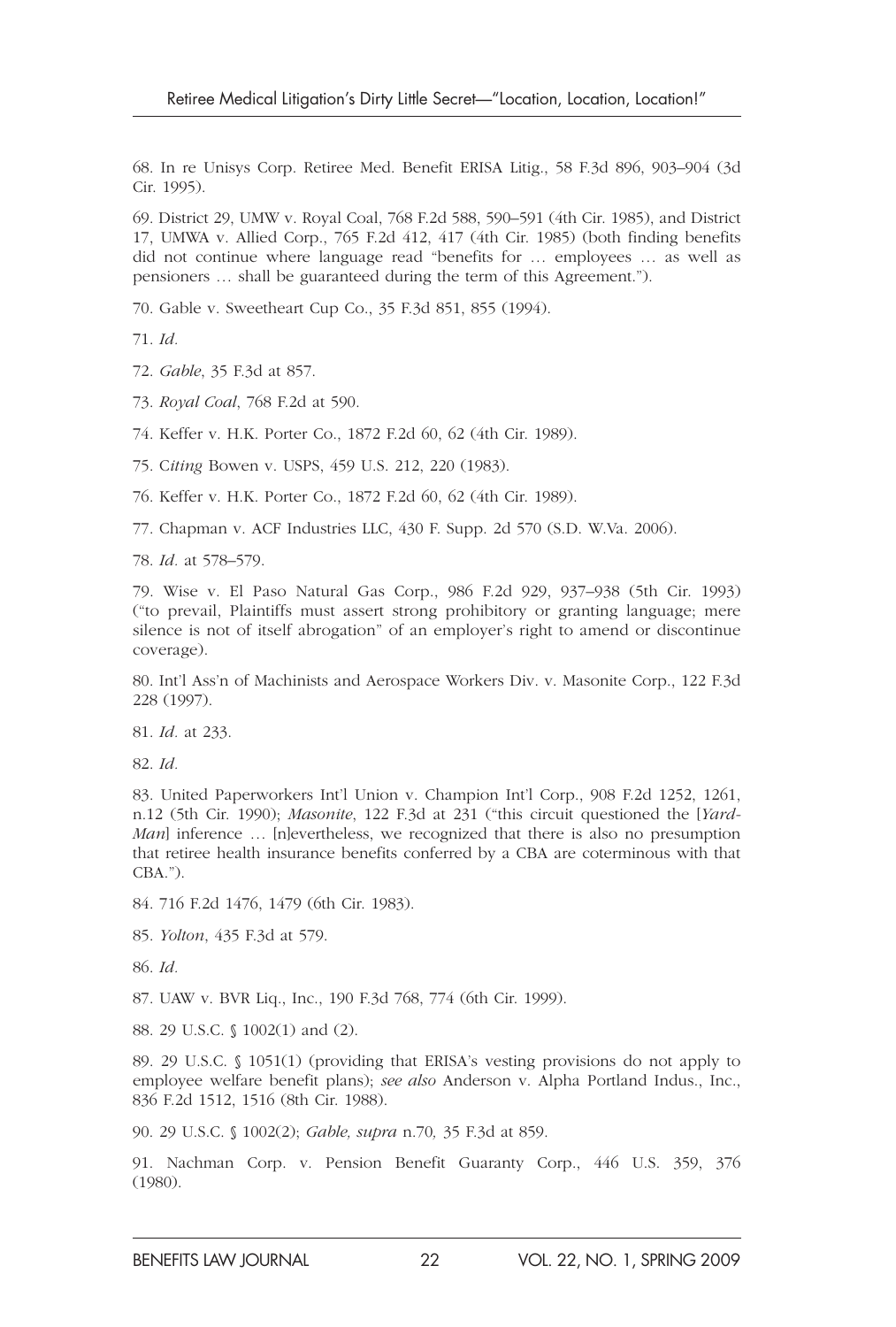92. Curtiss-Wright Corp. v. Schoonejonjen, 514 U.S. 73 (1995).

93. Hosier v. Midwest Fasteners, Inc., 908 F.2d 1155, 1160 (3d Cir. 1990) ( *citing* H.R. Rep. No. 807, 93d Cong., 2d session 60).

94. 133 F.3d 388 (6th Cir. 1998) ( *en banc*).

95. 514 U.S. 73 (1985).

96. 133 F.3d 388, at 402–403 (6th Cir. 1998) (*en banc*).

97. 861 F.2d 897, 907 (6th Cir. 1988).

98. 516 U.S. 489 (1996).

99. 133 F.3d 388, at 406 (6th Cir. 1998) (en banc).

100. Rossetto v. Pabst Brewing Co., 217 F.3d 539 (7th Cir. 2000). *See generally* Barnett v. American Corp., 436 F.3d 830 (7th Cir. 2006) (following the rules announced in *Rossetto*).

101. *Id.* at 545. *See also* Bidlock v. Wheelabrator Corp., 993 F.2d 603, 606–607 (establishing presumption against vesting where bargaining agreement is silent).

102. *Rossetto*, 217 F.3d at 547.

103. *Id.*

104. *Id.* at 544 ("The distinction between collective bargaining agreements and ERISA plans is not recognized in our cases, and we are not minded to embrace it now and make the law more complicated than it is.).

105. Anderson v. Alpha Portland Indus., 836 F.2d 1512 (8th Cir. 1988).

106. Barker v. Ceridian Corp., 122 F.3d 628, 634 (8th Cir. 1997).

107. *Id.* at 633.

108. Stearns v. NCR Corp., 297 F.3d 706 (8th Cir. 2002).

109. Cinelli v. Security Pacific Corp., 61 F.3d 1437 (9th Cir. 1995).

110. Bower v. Bunker Hill Co., 725 F.2d 1221, 1223 (9th Cir. 1984) ( *citing* Allied Chemical & Alkali Workers v. Pittsburgh Plate Glass Co., 404 U.S. 157, 181 n.20 (1971)).

111. *Id.* at 1223 ( *citing* Turner v. Local Union No. 302, Int'l Bhd. of Teamsters, 604 F.2d 1219, 1225 (9th Cir. 1979)).

112. Angotti v. Rexam, Inc., 2006 WL 1646135 (N.D. Cal.).

113. *Id.* at 8.

114. *See id.* ("the ERISA presumption against vesting does not apply to collectively bargained for welfare benefits if the CBAs are ambiguous").

115. Joyce v. Curtiss-Wright, 171 F.3d 130, 134–135 (10th Cir. 1999).

116. Chiles v. Ceridian Corp., 95 F.3d 1505, 1515 (10th Cir. 1996).

117. *Id.* at 1513. *See also* Welch v. UNUM Life Ins. Co., 382 F.3d 1078 (2004) (benefits did not vest where plan document contained a clear reservation-of-rights clause with no express assurances of vesting).